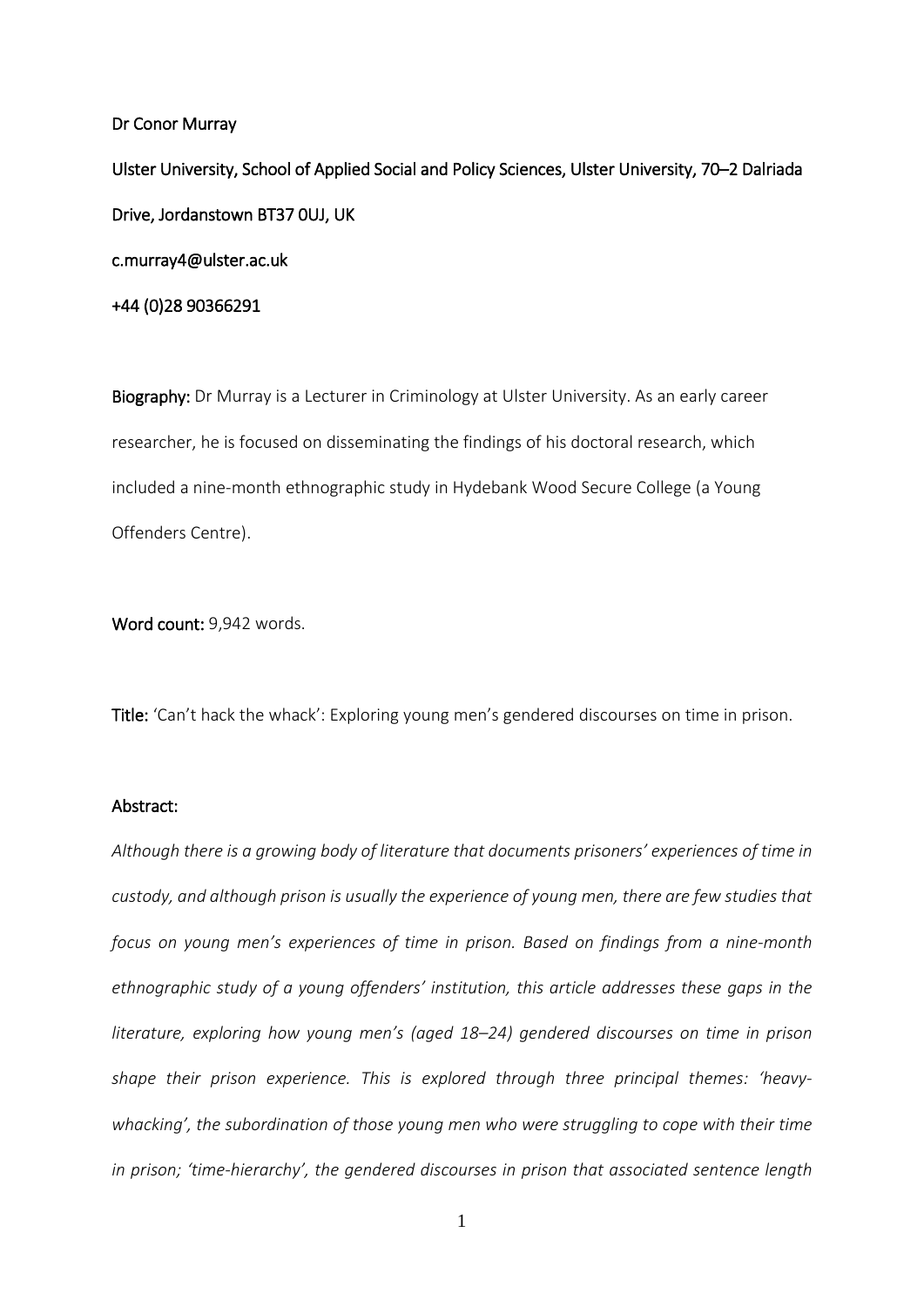*with toughness; and the 'Young-Elders', a group of young men who benefitted from the gendered discourses in the prison and lived relatively free from stigmatisation on the most enhanced landings in the prison.*

Key words: gender, masculinity, prison, time, young men.

## *Introduction*

Although there is a growing body of literature that documents prisoners' experiences of time in custody (Cope, 2003; Wahidin and Tate, 2005; Wahidin, 2006; O'Donnell, 2014; Sloan, 2016; Crewe et al., 2017), and although 'prison is usually the experience of young men' (Jamieson and Grounds, 2005: 53), there are few studies that focus on young men's experiences of time in prison (Cope, 2003). Based on findings from a nine-month ethnographic study of a young offenders' institution – Hydebank Wood Secure College, Belfast (hereafter Hydebank), which houses young men aged 18–24 – this article addresses this gap in the literature, exploring young men's gendered discourses on time in prison. Within this context, 'gendered discourses' refers to the spoken language, practices and beliefs that are adopted by the young men in Hydebank and that suggest men should act in a specific, gendered manner (Sunderland, 2004).

The findings included within this paper are explored through three principal themes: first, this paper examines how some young men's inability to cope with their 'whack' of time in prison resulted in stigmatisation and bullying, with those who could not 'hack the whack' being labelled 'heavy-whackers'. Second, it considers how the gendered discourses in Hydebank associated sentence length with toughness. This contributed to the creation of a gendered hierarchy, with the young men utilising signs and signalsto promote their positioning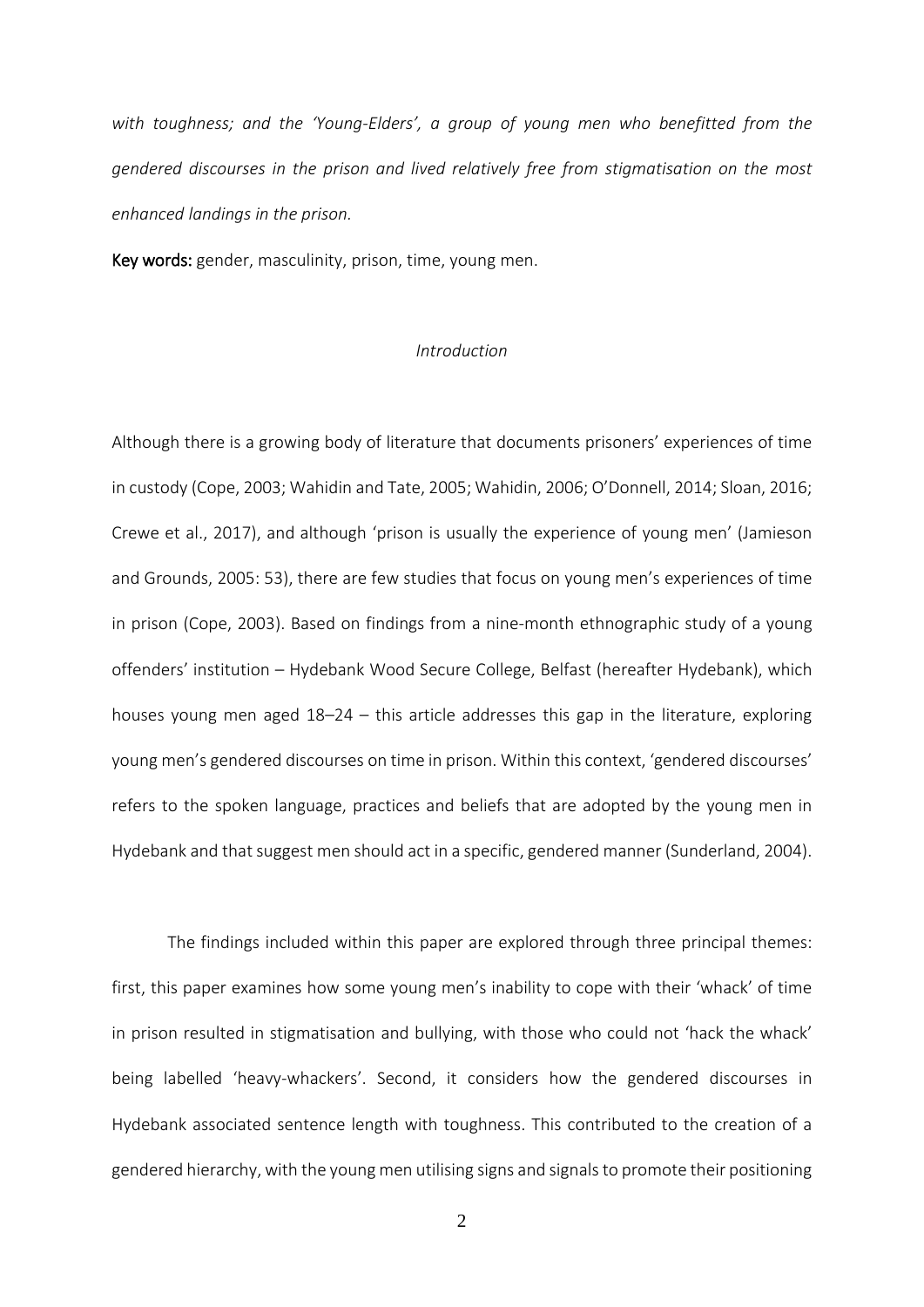within the hierarchy. Finally, this paper explores how certain young men (named 'Young-Elders') benefitted from the gendered discourses relating to time in Hydebank, due to being some of the longest-serving prisoners in the institution. These young men lived relatively free from stigmatisation on the most enhanced landings in the prison. The article begins with a discussion on time-punishment and the gendered nature of prison time before progressing on to the findings from the study.

## *Time-Punishment*

Awareness surrounding the value of time has increased since the development of industrialisation. During this period, time became a tool in the structuration of power relations and a means of implementing discipline, evidenced through the introduction of timetables and ritually ordered time (Foucault, 1977; also see Medlicott, 1999; Wahidin, 2006). Time became an economic variable interconnected with labour and capital, a quantified resource measured in lengths (Wahidin, 2006); time became 'currency' (Thompson, 1967: 21).

In terms of punishment, time is inextricably linked with imprisonment, since, through the deprivation of liberty for a specified period, the state quantifies a prisoner's debt to society in the currency of time. Within prison, time is largely externally controlled: the period of imprisonment is determined by the court, eligibility for parole decided by governors and prison officials, and daily routines moderated by prison staff in their enforcement of the regime (Cope, 2003). Time becomes a disciplinary tool, a method for further punishment through the extension of sentences; or a reward for good behaviour, via early release. The principle underlying time-punishment is that linear time, travelling in one direction, ends with mortality,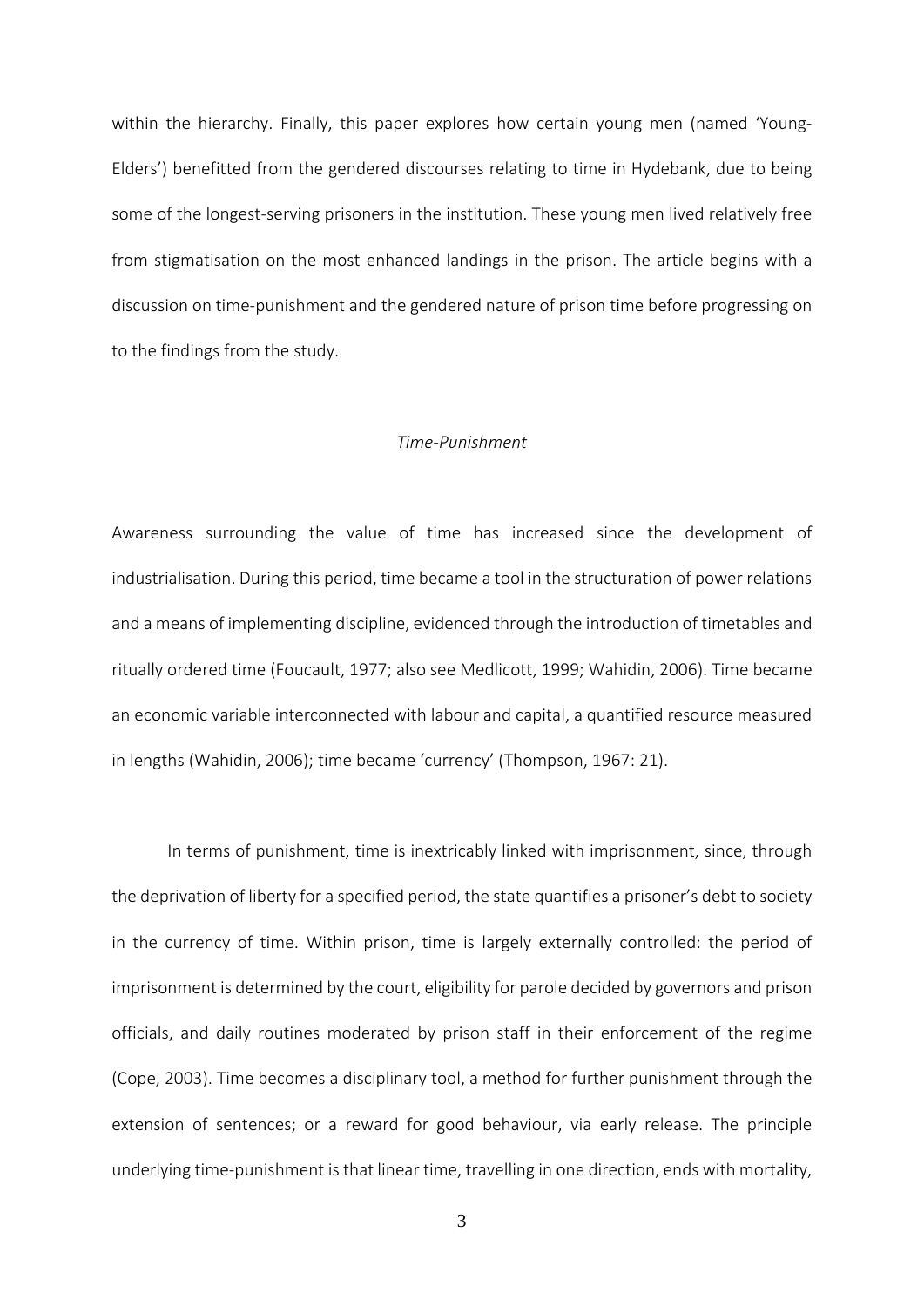which should – but does not always – impart a sense of urgency about how to best use time. Thus, an individual is punished by the removal, from their life, of time that cannot be regained (Wahidin, 2006).

Through time-discipline, prisons limit prisoners' capacity to make decisions regarding their daily lives (Foucault, 1977). Time-discipline is enacted through structured timetabling of the prisoner's movements and regular 'headcounts' (Wahidin, 2006). Time structures control how long an individual is able to spend with visitors, how long he or she can shower, associate, eat and so on. Prisoners are thus forced to live by prison time, which can affect their sense of temporal autonomy (Medlicott, 1999). The strict implementation of timetables, counting procedures and observation as disciplinary tools can be stressful and can have psychological effects on prisoners (Scraton et al., 1991).

The pains and stress associated with the highly structured nature of imprisonment are compounded by the long periods that prisoners spend in non-activity, such as time locked in cells (Cope, 2003). Developing strategies to control, pass or 'do' this period of captivity can be imperative for prison survival (Goffman, 1961; Cope, 2003; Wahidin, 2006). Prison scholars frame this concept of 'doing time' in different ways: some suggest that an individual must develop the ability to resist the institution in order to prevent the deterioration of self-identity (Cohen and Taylor, 1972); others suggest that it is important to adapt to the institution, reconstruct their prison experience into a positive one and learn to "learn to "swim with", rather than against, the tide of their situation' (Crewe et al., 2017: 517).

4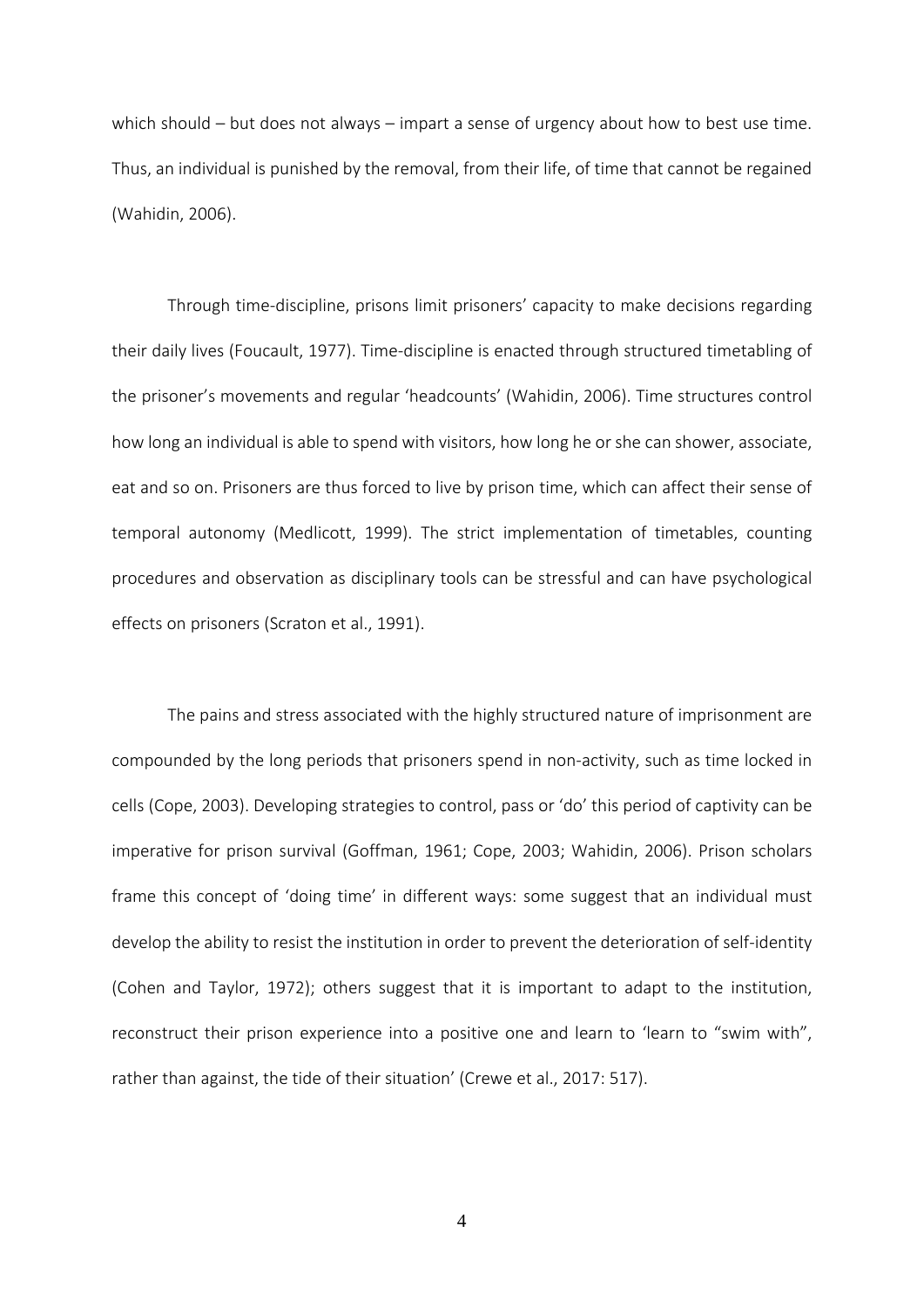Some theorists have argued that experience of time-punishment alters as individuals grow older. Shover (1985) identified that many older prisoners felt that time in prison passed much faster than when they were younger. This resulted in older prisoners placing a higher value on the remaining years of their life than they had previously, and perceiving prison more as a waste of their life than was the case with their younger counterparts (Shover, 1985). Similarly, Farber (1944) found that younger prisoners dealt better with comprehending their prison sentence, because they viewed it as a 'temporary marking of time' and were optimistic about their youth and about life post-release (Farber, 1944: 175).

O'Donnell (2014) attempts to explain the interplay between age, the pain of time passing and imprisonment. He suggests that the 'pain quotient' can be determined based on two key variables: 'time to be served' and 'time to be lived'. The pain quotient is most significant for those prisoners whose life expectancy is shorter than the time they are due to spend in prison and for whom the absence of a non-prison future must be confronted. In contrast, the pain quotient is lesser for younger prisoners, who have a short time to spend in prison and a lot of life to live upon release (O'Donnell, 2014). However, although the pain quotient may be less significant for younger prisoners on shorter sentences, because time is subjectively slower for younger prisoners, long periods of unstructured time in prison can be harder to cope with (Shover, 1985).

## *Masculinities in Prison*

The term 'gender' refers to the socially and culturally constructed meanings associated with biological sex. The term is often used in accordance with the gender dichotomies 'femininity'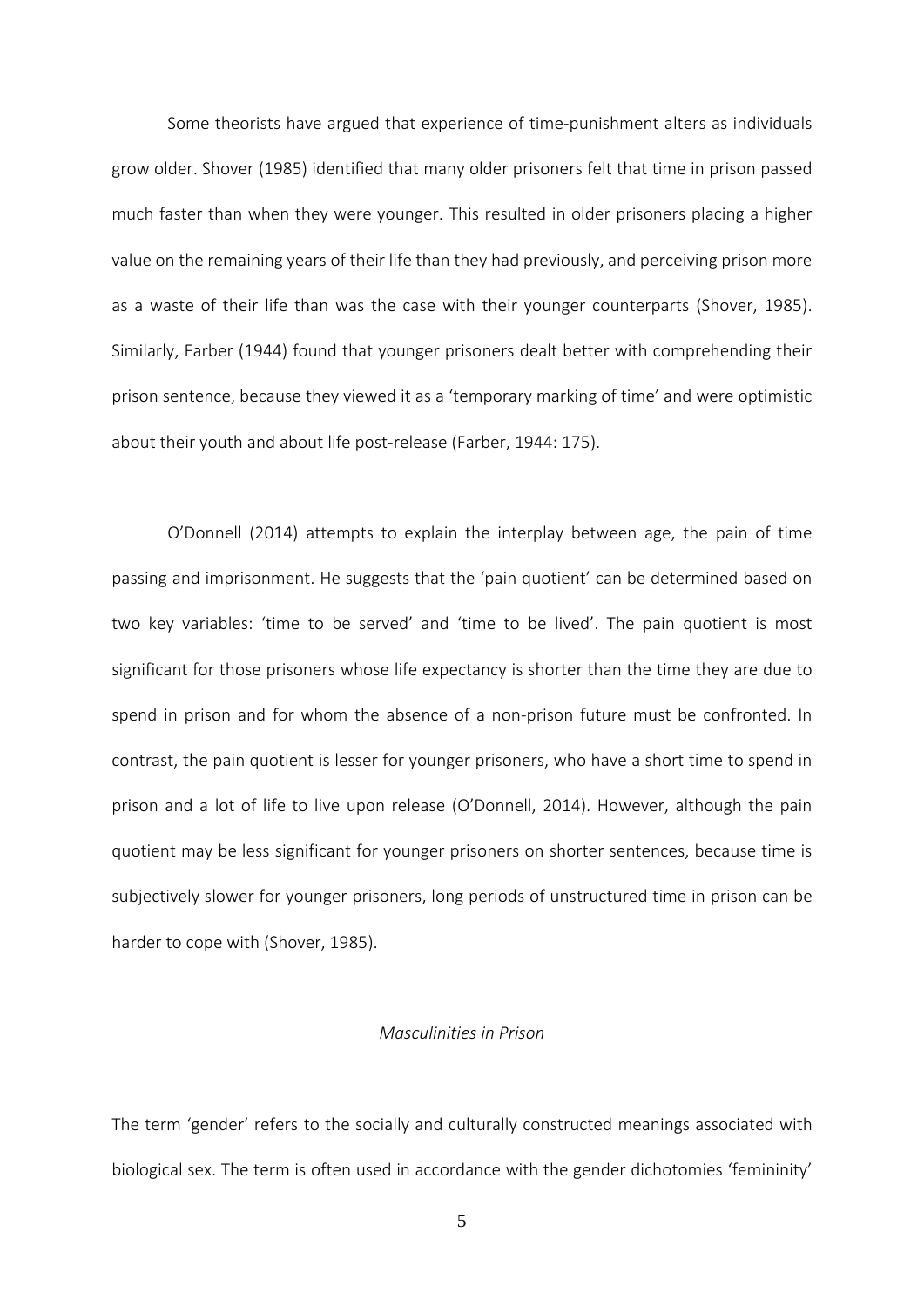and 'masculinity', which are typically associated with 'females' and 'males', respectively (Connell, 2005). Historically, there has been an expectation for individuals to perform masculinity or femininity the 'right way', in accordance with binary heterocentric gender models (Butler, 1990). Within the wider field of gender studies, gender has been consistently referred to as something that is 'done' (West and Zimmerman, 1987; also see Messerschmidt, 1993) or 'performed' (Butler, 1990). In terms of the performance of masculinity within the male prison environment, the 'pains of imprisonment' (Sykes, 1958) and the immersion into a single-sex community (Newton, 1994) can impact on how men interact with one another, and can result in some men believing it necessary to portray a tough and dominant expression of masculinity. Conversely, showing signs of vulnerability or weakness can result in victimisation and exploitation.

Some suggest that a product of this is the emergence of a gendered order or hierarchy, with those masculinities characterised by dominance and toughness becoming idealised and those perceived to be weak or vulnerable becoming subjugated and subordinated (Sim, 1994; Sabo et al., 2001; Sloan, 2016). At the nadir of this hierarchy, regarded as 'non-men', male prison rape or sexual assault victims are characterised by two of the idealised masculinity's antitheses: 'femininity through vulnerability, and homosexuality through same sex contact' (Gear, 2007: 214). Prison rape ensures an irreversible demasculinisation of victims and removes any claims to manhood within the setting (O'Donnell, 2004; Gear, 2007).

Connell's (1987; 2005) theory of hegemonic masculinities has been utilised as a means of explaining this gendered order of masculinities within the prison context (see Sim, 1994; Sabo et al., 2001). According to Connell, the hegemonic expression of masculinity within any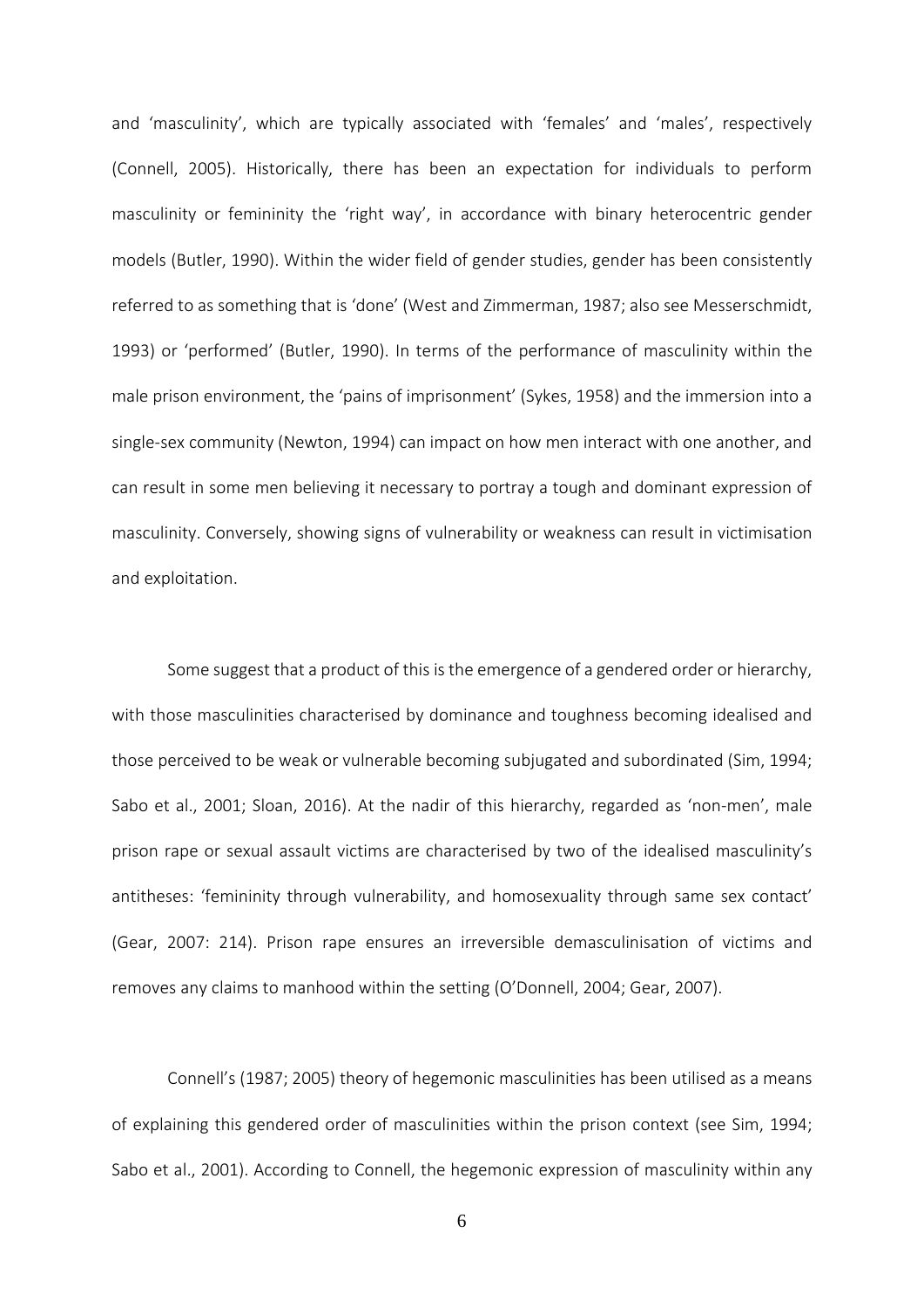context is the expression that most men idealise and measure themselves against. Within the prisoner society, this expression is one of controlled aggression; it is characterised by homophobia, rejection of traces of weakness and attributes normally associated with 'femininity', and constant competition for dominance, power and control. It is reinforced through the subordination and subjugation of less powerful – 'subordinated', 'marginalised', 'complicit' – expressions of masculinity.

However, the hegemonic masculinities framework has received considerable criticism. Among other things, it has been suggested that while the framework specifies that many men 'conform' or 'idealise' hegemonic masculinity, it is uncertain what this looks like in practice. Additionally, the framework only 'offers a vague and imprecise account of the social psychological reproduction of male identities' (Wetherell and Edley, 1999: 335; also see Donaldson, 1993; Hearn, 2004).

Furthermore, contemporary prisons literature suggests that prison masculinities, and the gender orders associated with them, are more complex than can be explained using the hegemonic masculinities framework (Beasley, 2008; Maycock, 2018; Morey and Crewe, 2018). For example, Bandyopadhyay (2006: 186) explores the ways that competing masculinities 'challenge the homogenous idea of hegemonic masculinity' through the role of 'writers' in prison. These prisoners had been in the prison for a lengthy period, had conformed to the prison regime and were relatively well educated. Their duties included keeping records, doing headcounts and distributing letters. This position allowed them to interact closely with prison staff, which they often used to their advantage, for example, accessing 'inside' information regarding the prison regime. Therefore, while they conformed to the prison regime – and were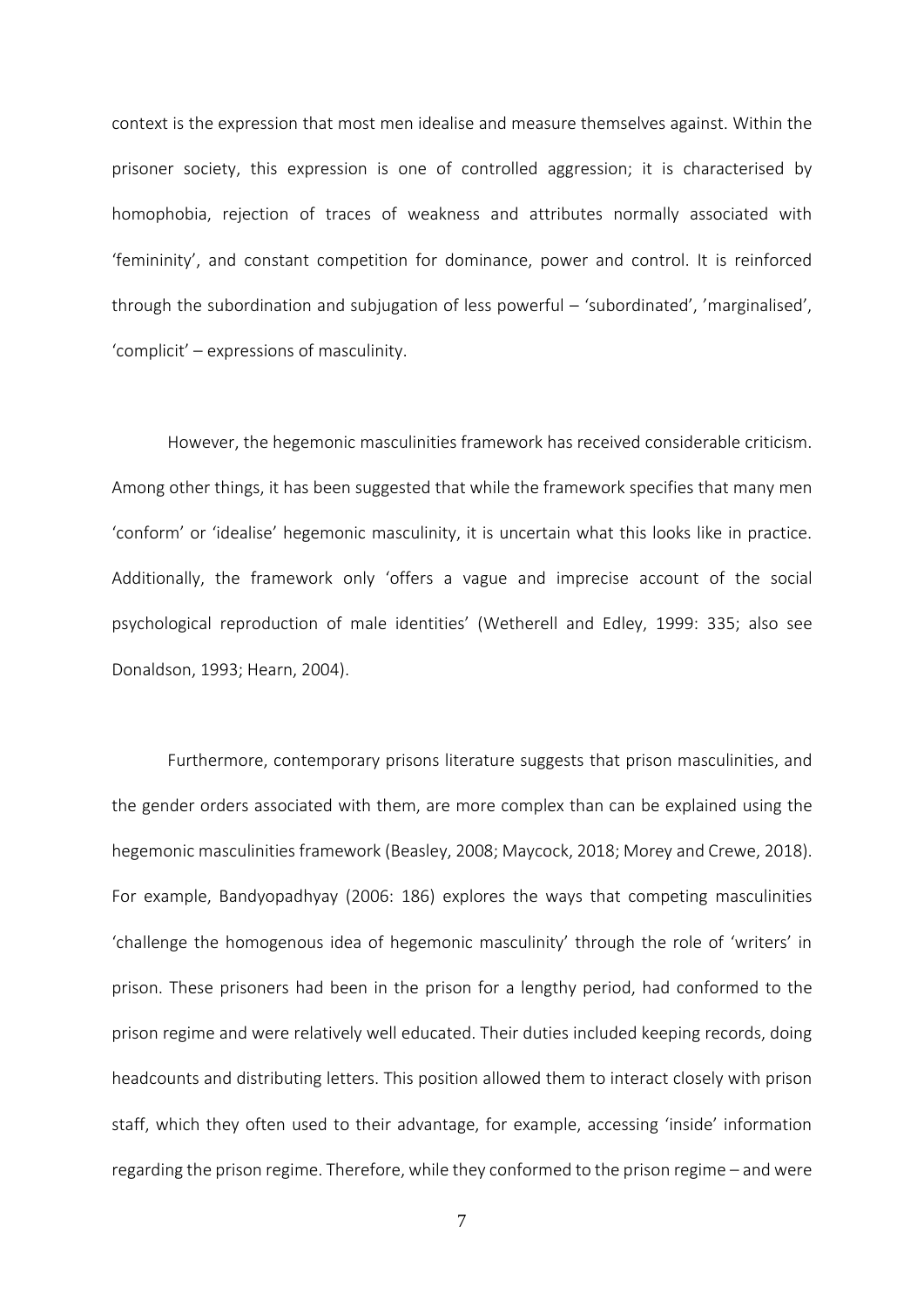not seen to be tough, violent or aggressive – they were respected by the majority of prisoners (Bandyopadhyay, 2006). This group of prisoners cannot be easily categorised within the framework of hegemonic masculinities, as they are widely respected, but are neither hegemonic, complicit or subordinated; furthermore, the framework also fails to provide a justifiable explanation of how these 'alternative' masculinities emerge or can be reproduced.

In consideration of these criticisms, studies within the men and masculinities field have attempted to progress beyond the hegemonic masculinities framework. Theorists such as Anderson (2009; 2012) and McCormack (2012) have suggested that contemporary masculinities have come to reflect contemporary culture and become less hierarchical, homophobic and misogynistic, and more emotionally open and expressive. Within the context of prisons, researchers have begun to examine the broader range of expressions of masculinity found within these institutions. Many of these studies attempt 'to *describe* masculinities rather than *theorise* them' (Morey and Crewe, 2018: 21). For example, Morey and Crewe (2018) discuss how prison work can shape prisoners' identities, and how homosocial bonds between prisoners differentiate from the emotionally suppressed masculinities that are traditionally portrayed in prison literature. Ricciardelli et al. (2015) found that men in prison constructed gendered identities in response to perceptions of risk and vulnerability, while Crewe (2009) illuminates the range of relationships that male prisoners construct with female prison officers, highlighting courteous, chivalrous and non-sexist behaviour. Meanwhile, Maycock (2018) examines the embodiment of prison masculinities, considering how men's bodies can be shaped by the prison context and utilised as a form of resistance to the prison regime.

8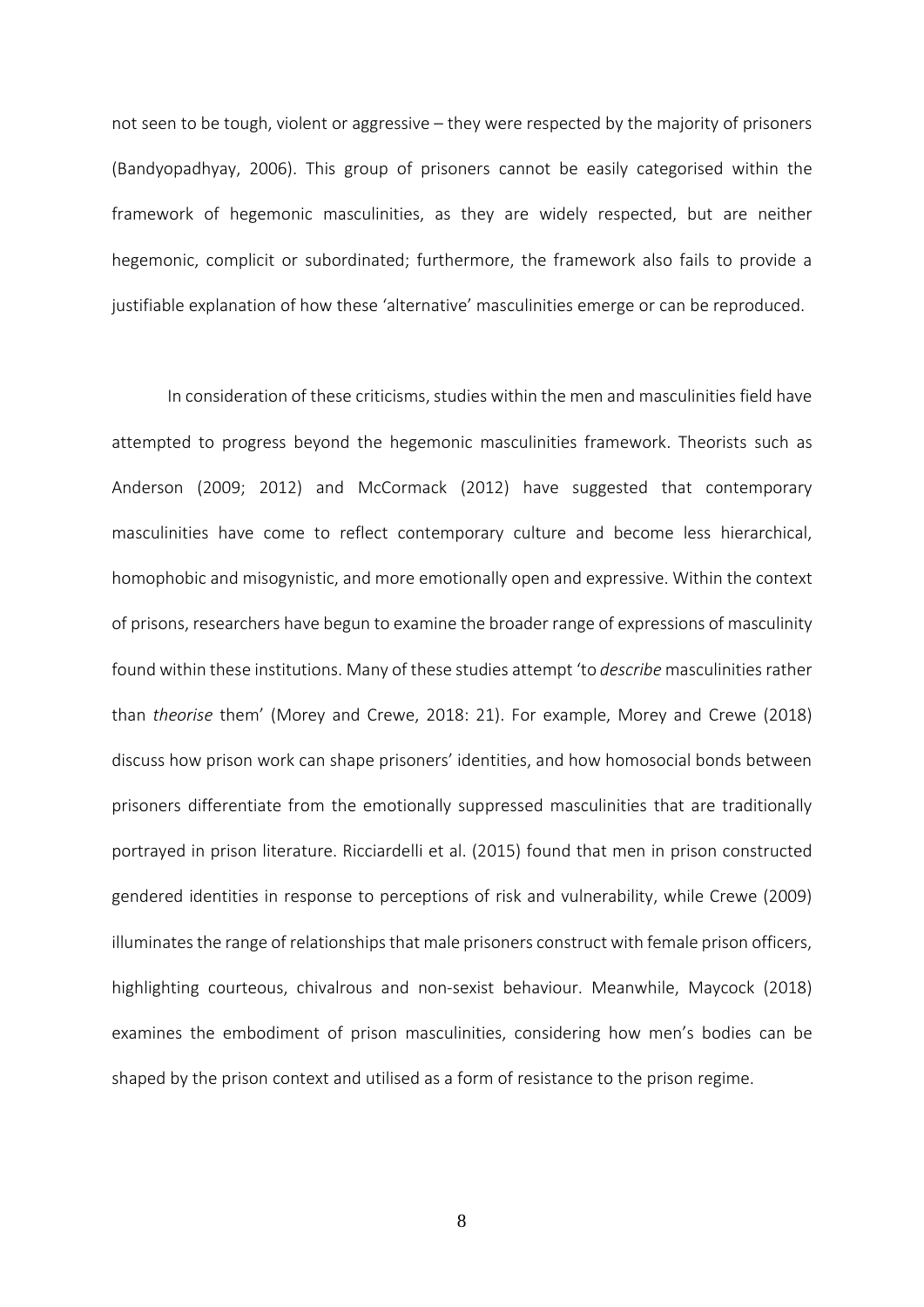Age can also be a factor in perceptions of what it means to be a man. Like gender, age is something that is expressed, and these expressions change as individuals grow older. Age can be communicated through repetitive behaviours, which can be a product of social expectations and can be embodied by clothing, hobbies, speech and social status (Laz, 2003). The expression of age can interact directly with masculinity; for example, Peristiany (1965) argues that young men place more emphasis on confrontation and achieving status through visible displays of power, whereas older men tend to be more focused on providing for their families and believe that manhood is primarily achieved through this (Peristiany, 1965). Similarly, research has suggested that young men have more restricted notions of what it means to be a man, with perceptions being more closely tied to hypermasculine values (Toch, 1998; Bengtsson, 2016). Prison services throughout the UK continue to house young men separately in Young Offender Centres (YOCs), and the limited research conducted in these institutions suggests that masculinities are more likely to be characterised by bullying, psychological intimidation and violence, with pressure from peers to perform in a hypermasculine manner (Sim, 1994; Toch, 1998; Bengtsson, 2016).

An integral aspect of masculinity performance at all ages is visibility; it is key that men are visible to the specific audience that matters to them (Connell, 1987; 2005; Sloan, 2016). Gambetta (2009) uses signalling theory to suggest that prisoners adopt certain acts to convey information about underlying qualities. For example, prisoners may commit public displays of violence, to send signals to onlookers about their prospects for future violent acts. He also suggests that other minor signs can establish violent credentials, for example, scars, which testify to past fighting experience (Gambetta, 2009). As another kind of signal, graffiti in prison is often a method for conveying to the wider audience individual information and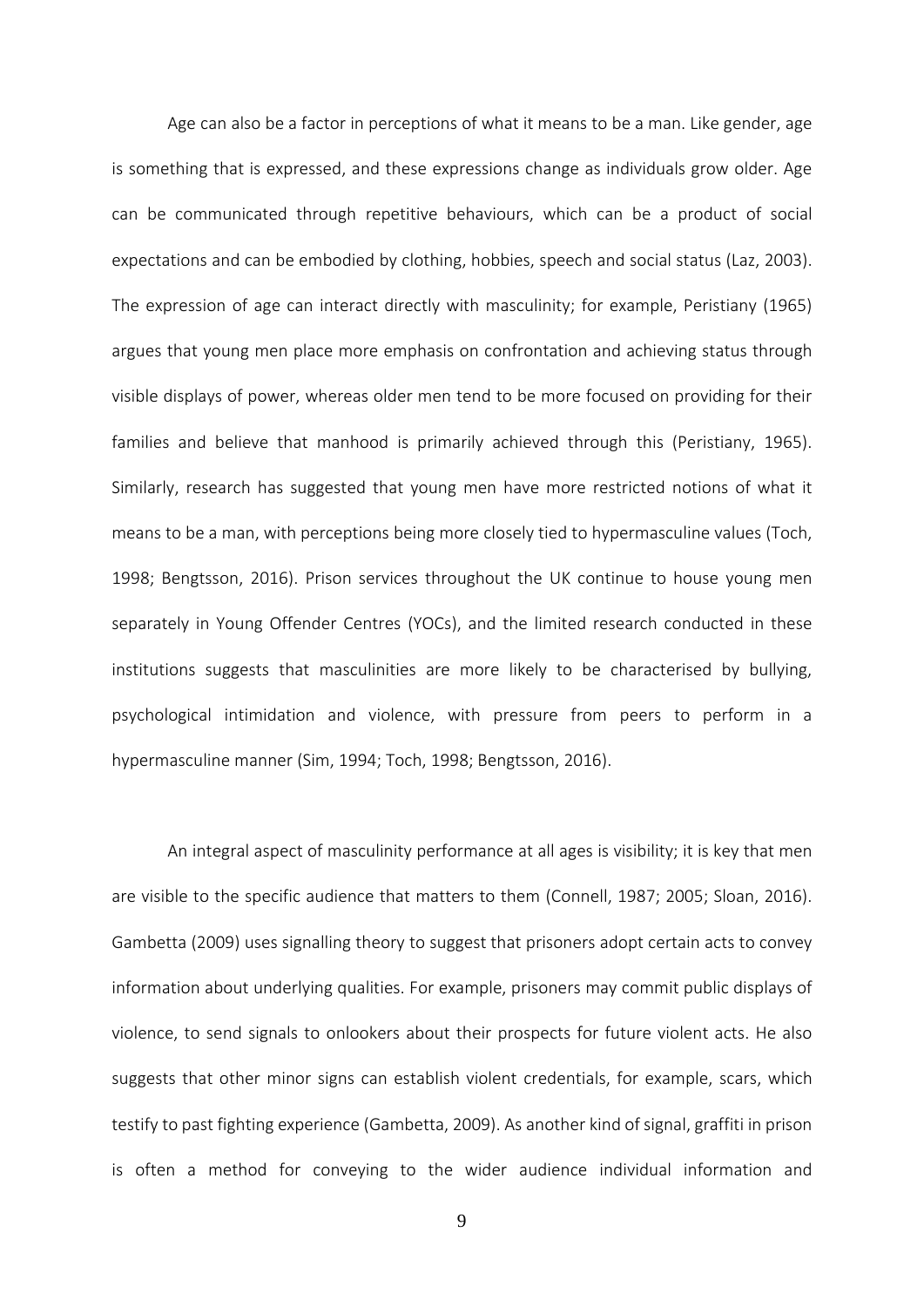characteristics. Wilson (2008) suggests that much of the graffiti in prison reflects prisoners' intrinsic concerns, such as violence, power, boredom and the need for self-affirmation. However, she also found that graffiti could be used to promote prisoners' prison networks, through the disclosure of areas, friends and gangs (Wilson, 2008). In the all-male prison environment, masculinities are contested on a daily basis and there is a constant pressure to prove oneself. Through signals, such as public displays of violence, and signs, such as graffiti, men convey their masculinity to the wider audience and attempt to display their control over space and time.

### *Gendered Time-Punishment*

It has been argued that 'men and women live in different temporal worlds' (Maines and Hardesty, 1987: 102), and that men's and women's perceptions and experiences of time are distinguishably diverse in nature. Theorists have suggested that men are more likely to perceive and experience time linearly, as opposed to cyclically (Daly, 1996). These perceptions have been linked to the iconology of time, which has historically been appropriated to a male persona (for example, 'Father Truth' and 'Father Time') (Davis, 1990). Indeed, in reference to Greek mythology, it is Chronos, the god of chronology and linear time, whose name has survived in contemporary European language; his sister, Karios, god(ess) of seasons and cyclical time, has largely been forgotten (Wahidin, 2006). Linearity has become a key tenet in capitalist economies (Odih, 1999) and connections have been made between linear time and masculinity, whereby masculine time is connected to archetypal masculine traits of achievement, status and power (Odih, 1999; Shirani and Henwood, 2011).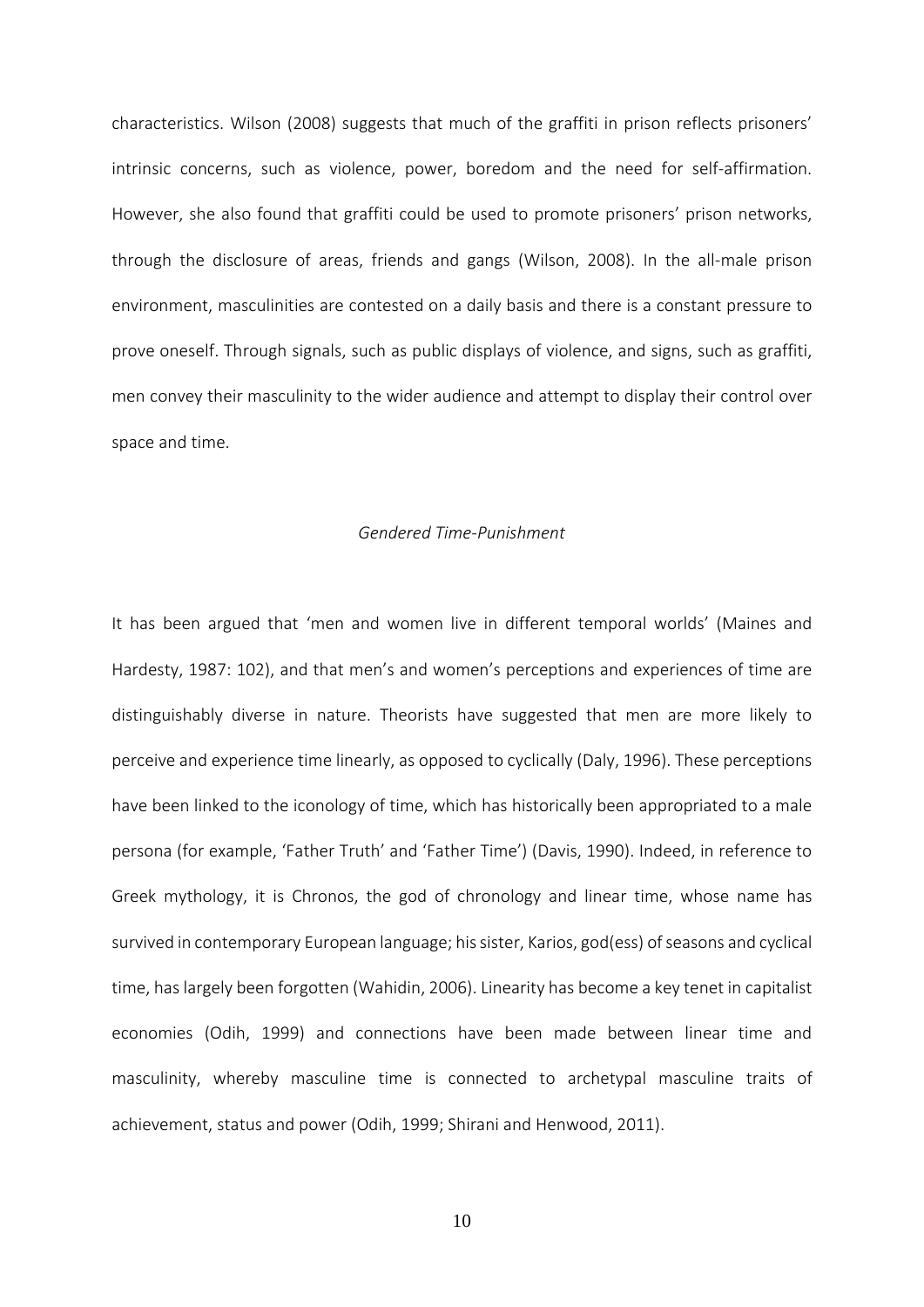As 'control is a key dimension of the masculine self' (Sloan, 2016: 66) – and timepunishment results in prisoners' loss of temporal autonomy and is a measure of 'constituting, mediating and conditioning identity' (Wahidin, 2006: 3; also see Giddens, 1981; 1991) – it is unsurprising that temporal experiences of time in prison can be gendered. Medlicott (1999: 82) argues that 'time is integrally and internally bound up with our sense of identity', as internally held definitions of self-identity are formed and developed by temporal experiences. In particular, gender identity is a fundamental aspect of adolescence as 'transitions into adulthood are inescapably gendered' (Robb, 2007: 109); young people are learning, through socialisation, to become 'men' or 'women', rather than simply learning to be an adult (Robb, 2007).

The prison is a masculine institution, with its purpose, implementation of regime and programmes designed by men to punish men (Lutze, 2002) based on hypermasculine ideals (Lutze and Murphy, 1999). The conceptions of masculinity that shape the operation of prison as an institution become the same techniques that structure the nature of punishment and subsequently define the appropriate responses to non-compliance with the prison regime. These gendered discourses exist within fields of spatiality and temporality, and, as a result, they produce, transmit and reinforce particular ways of being (Foucault, 1977; Butler, 2000; Wahidin and Tate, 2005). Through the consideration of the multi-faceted nature of time and examining how time-punishment can shape prisoner identity, it is possible to consider how time becomes an integral facet in the construction of gender within the prison setting (Wahidin and Tate, 2005).

# *The Research Site*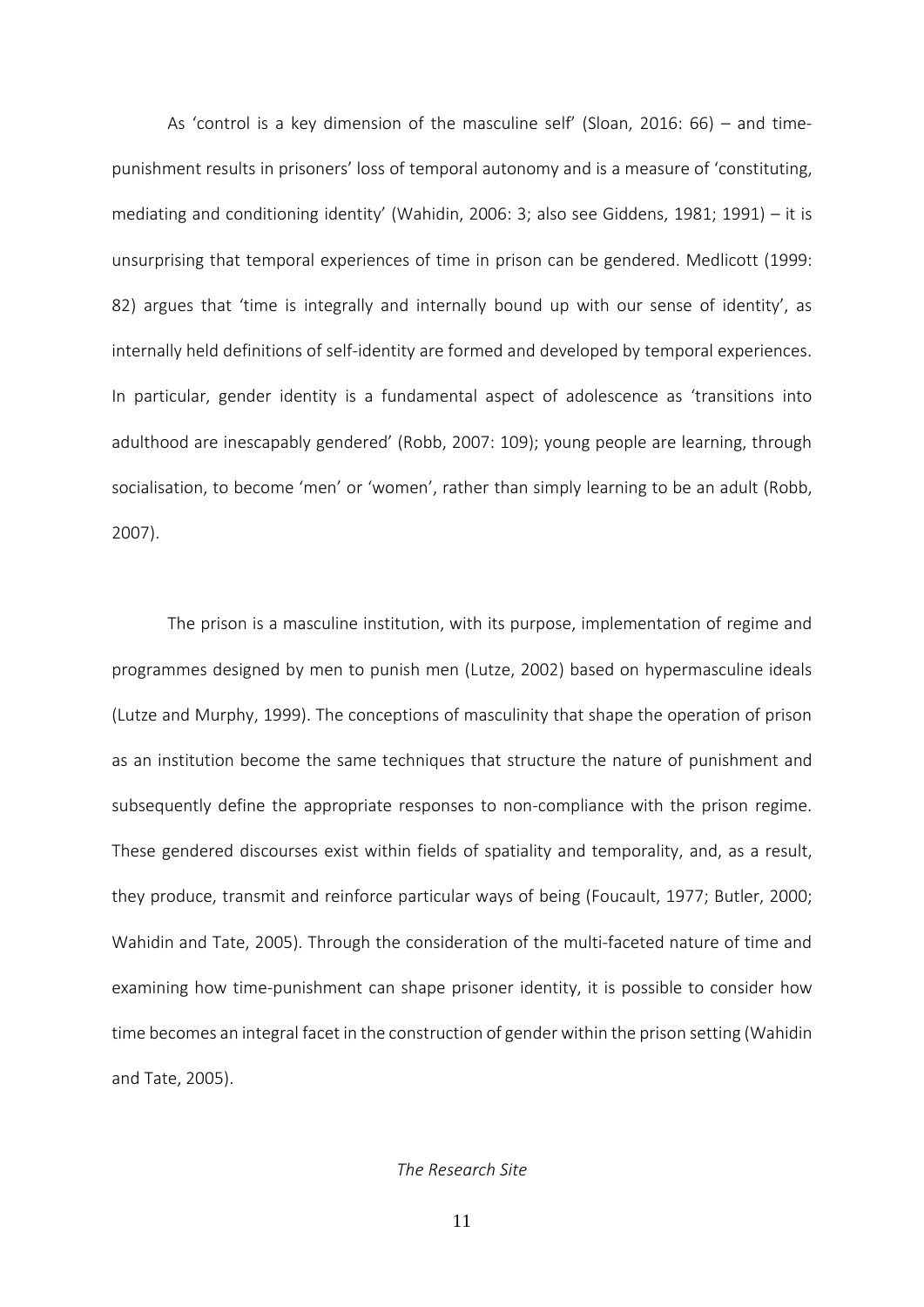Fieldwork was conducted over a nine-month period between March and November 2016 in Hydebank, which houses young men aged 18–24. The Hydebank site is also used to house NI's population of women prisoners, who are held in Ash House. Throughout the fieldwork period, there were, on average, 100 young men imprisoned in Hydebank. They resided in two houses, Beech and Cedar, each of which had five landings, named B1–5 and C1–5, respectively. In line with the 'Progressive Regimes and Earned Privileges Scheme' (PREPS), each house had a different purpose: Beech held the new committals and general population; and Cedar housed vulnerable prisoners and those on the enhanced regime. In 2011, a Prison Review Team (PRT) (2011: 70) report labelled Hydebank, and the young men imprisoned within, as the 'forgotten group in the Northern Ireland (NI) prison system', and suggested that the resources made available to this group were significantly below the level available to other prisons and prisoners (PRT, 2011). The Criminal Justice Inspection NI (CJINI) (CJINI, 2013) further criticised the institution, reporting that there had been little progress since 2011 and that the premises was largely unsatisfactory for the imprisonment of young men. The CJINI (2013: v) highlighted a number of concerns with regard to the overall safety of the prisoners: many of the young men felt victimised by staff or other prisoners; there was an 'inertia in developing a robust approach to violence reduction'; and no lessons had been learnt from a series of deaths in custody $<sup>1</sup>$  (CJINI, 2013).</sup>

The NI Prison Service (NIPS) attempted to address some of these issues, trialling a range of social enterprises, Working Out programmes and converting Hydebank from a YOC into a

-

*<sup>1</sup> There were a number of self-inflicted deaths in Hydebank between 2011–2013, including the deaths of Alynn Baxter (2011), Frances McKeown, Samuel Carson and Joseph Rainey (2013).*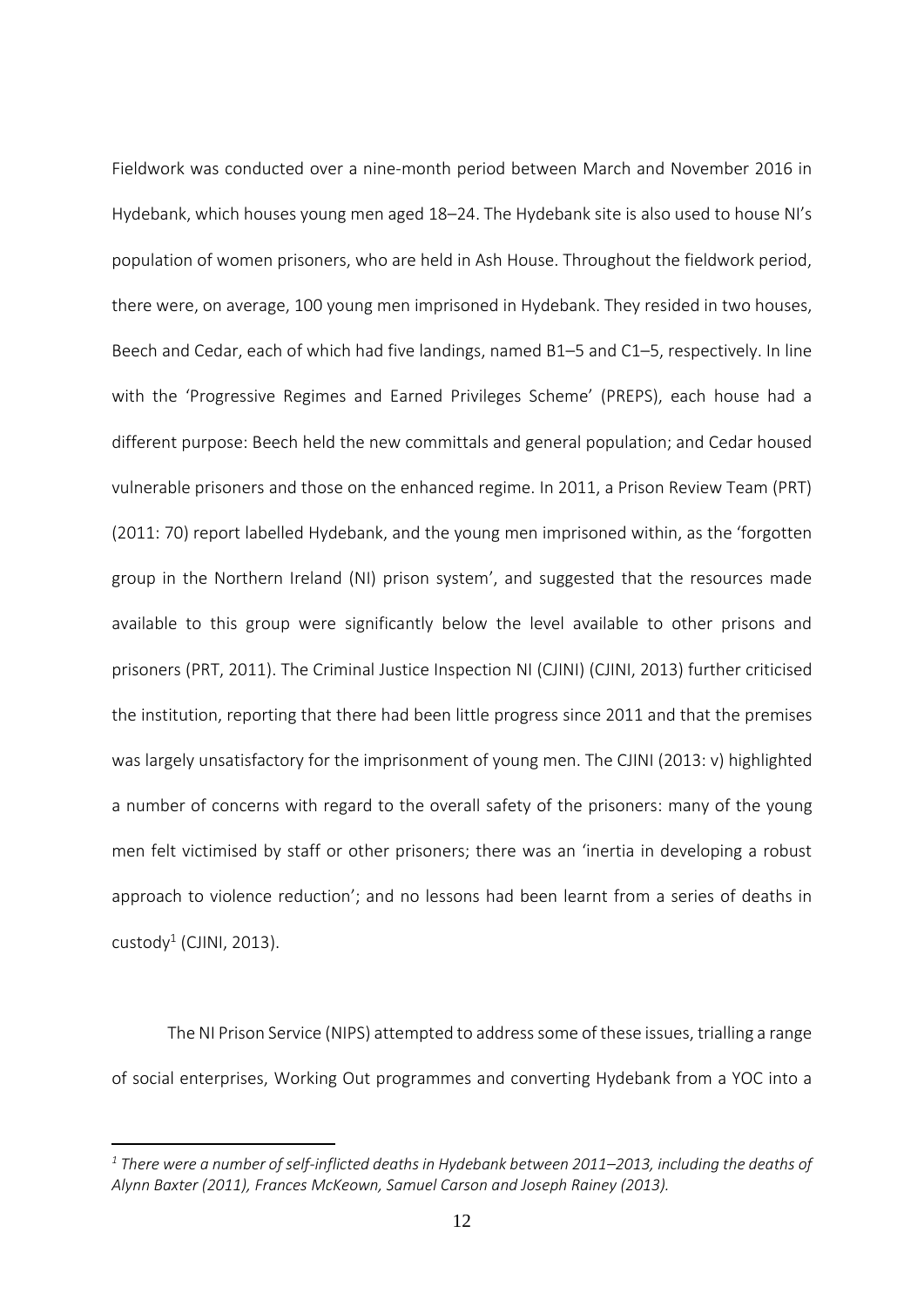'Secure College' (Butler, 2017). The CJINI conducted an unannounced inspection of Hydebank during the fieldwork period of this research. The CJINI (2016: 5) inspection found the environment within Hydebank 'encouraging' and commended the NIPS for its desire to innovate and improve; however, it suggested that Hydebank was still some distance away from achieving its full aims. In particular, the CJINI highlighted: that more young men than previously stated that they felt unsafe within the institution; that there was an increased availability of drugs and weak efforts to limit drug supply; that there was a prevalence of bullying and intimidation; and that mental health provisions were inadequate (CJINI, 2016).

## *The Study*

The study adopted an ethnographic methodology, incorporating methods of participant observation and semi-structured interviews (26 with young men and six with prison staff). I visited the institution three to four days per week including weekends, evenings and public holidays. The participant observation aspect of the research took place in vocational training classes and educational classes, and during recreational activities and association periods. I fully immersed myself in the environment, participating in the various classes and activities, from mopping floors to making pavlova. When the fieldwork began (March, 2016), I was 26, and shared many interests with the young men, particularly football. I also have a range of experience working with young and vulnerable individuals from a range of backgrounds in a youth-work and voluntary capacity. These factors contributed to the strong rapport that I developed with the young men throughout the fieldwork period.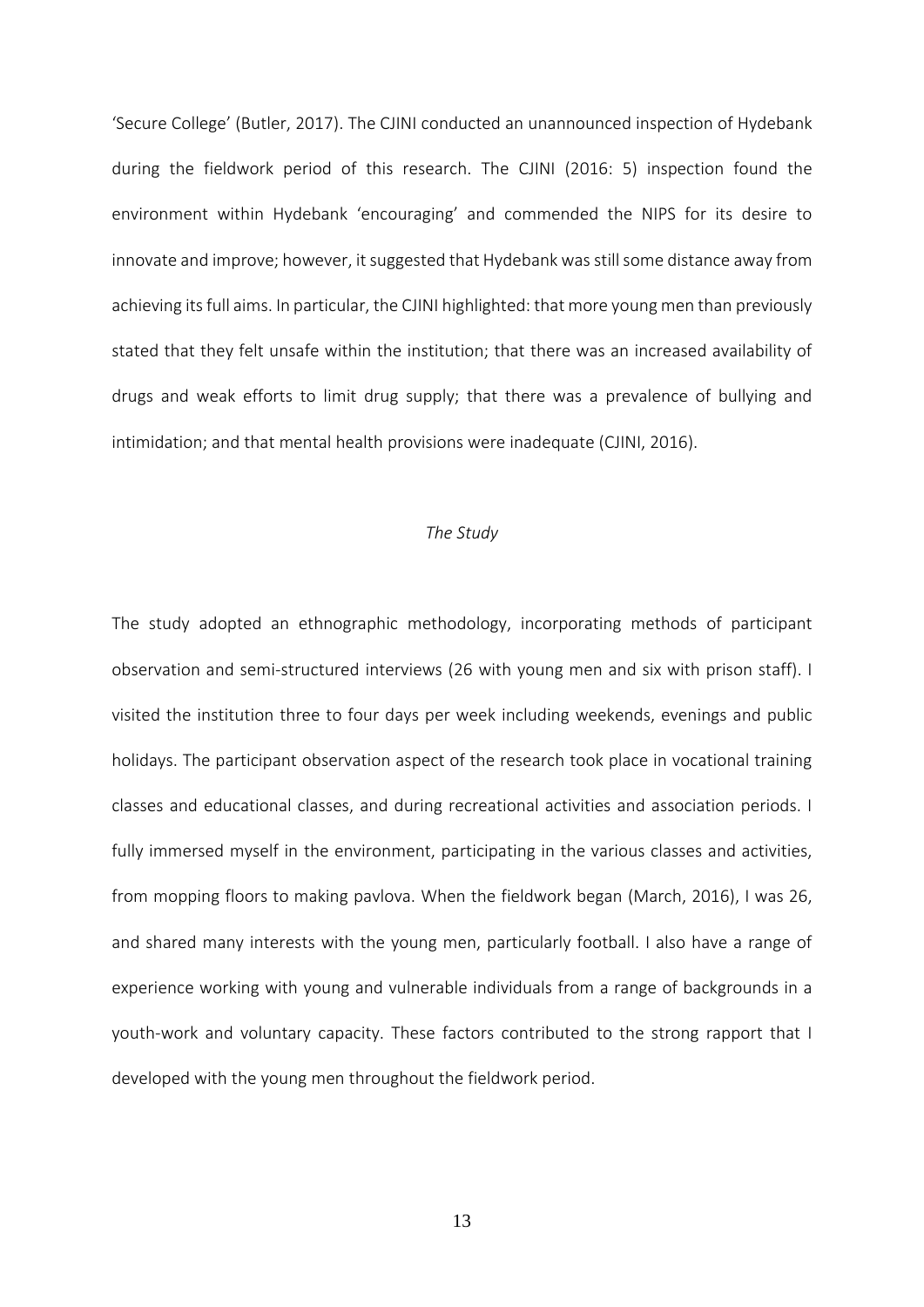During the observational period, I maintained a research journal. I carried a small notepad to take notes during the observations, and entered more detailed accounts into my journal after each period of observation. The field notes included descriptions of: the overall environment and atmosphere of the prison on the particular day; interactions between staff members and residents; residents' interactions between each other and as a group; and also interactions between staff members. I also took note of my own reactions and thoughts regarding the interactions I witnessed.

To attain the most information possible from the interviewees, I waited for several weeks before commencing the interviews and even at this stage conducted very few. Only those whom I had got to know reasonably well, and who were soon to be released, were interviewed in the early stages of the fieldwork period. The purpose of this was to build rapport and relationships with the young men during the participant observation, getting to know more about them, their lives and experiences of prison, and identifying some of the most pressing needs and experiences to talk about during the interviews.

I conducted one semi-structured interview with each of the interview participants, individually. The interviews were conversational and flexible in nature and the participants discussed: their experiences of, and attitudes towards, imprisonment; notions of manhood; what it meant to be a man in prison; and other issues that had emerged during the participant observation element of the research. The average length of the interviews was 45 minutes. All were recorded using an audio recorder and were transcribed by myself. The data was analysed thematically through the lens of critical masculinities studies.

14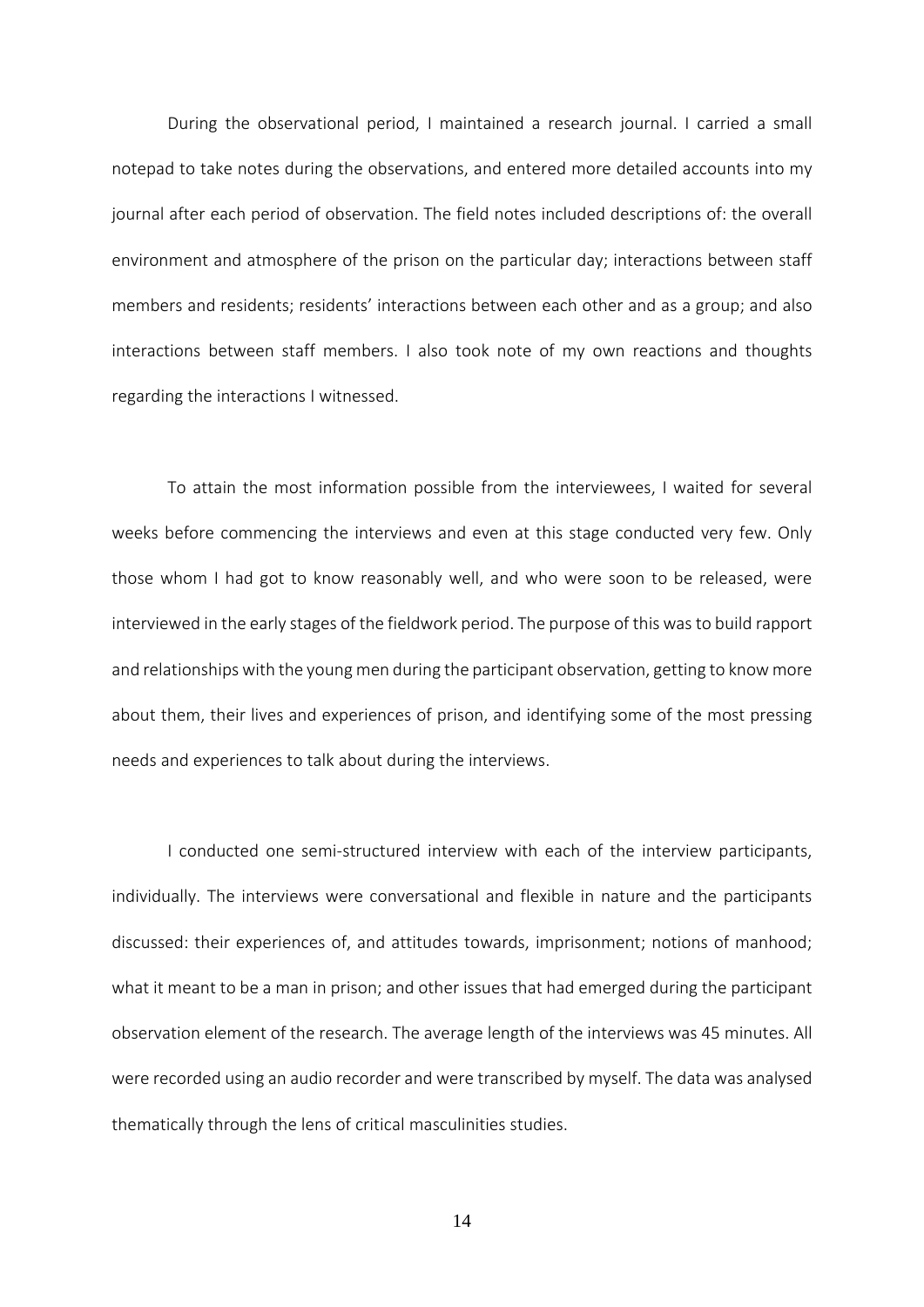The following three sections discuss the three main themes that emerged in relation to time in the prison. As mentioned previously, the informal discussions that took place during the participant observation were used to provide points of discussion in the interviews. For this reason, all the quotes included in the following sections are taken from the interviews, unless specified otherwise.

#### *'Heavy-Whacking'*

References to time in Hydebank were common amongst the young men, who regularly referred to their prison sentence as their 'whack': 'as in a whack of time… the big whack of time you have been given' (Aaron<sup>2</sup>). As described by Aaron, prison time was often referred to as something that was given to the young men, as opposed to taken away. Many of the young men looked up to those on longer sentences or were often proud of the amount of time they themselves had spent in prison. This discourse, which regarded time in prison as something that was 'given', as opposed to removed, seemed to be underpinned by bravado. The young men appeared to be proud of their sentence, and, at surface level, underplayed the negative implications that the removal of time had on their lives.

Within the Hydebank context, many of the young men idealised masculine characteristics of dominance, aggression and dismissal of emotions. In terms of their approach towards 'doing time' in prison, it was evident, in both observations and interviews, that the young men attempted to adhere to these extremes. They often portrayed masculinities that suggested

-

<sup>2</sup> *All the names of the participants have been changed to ensure anonymity.*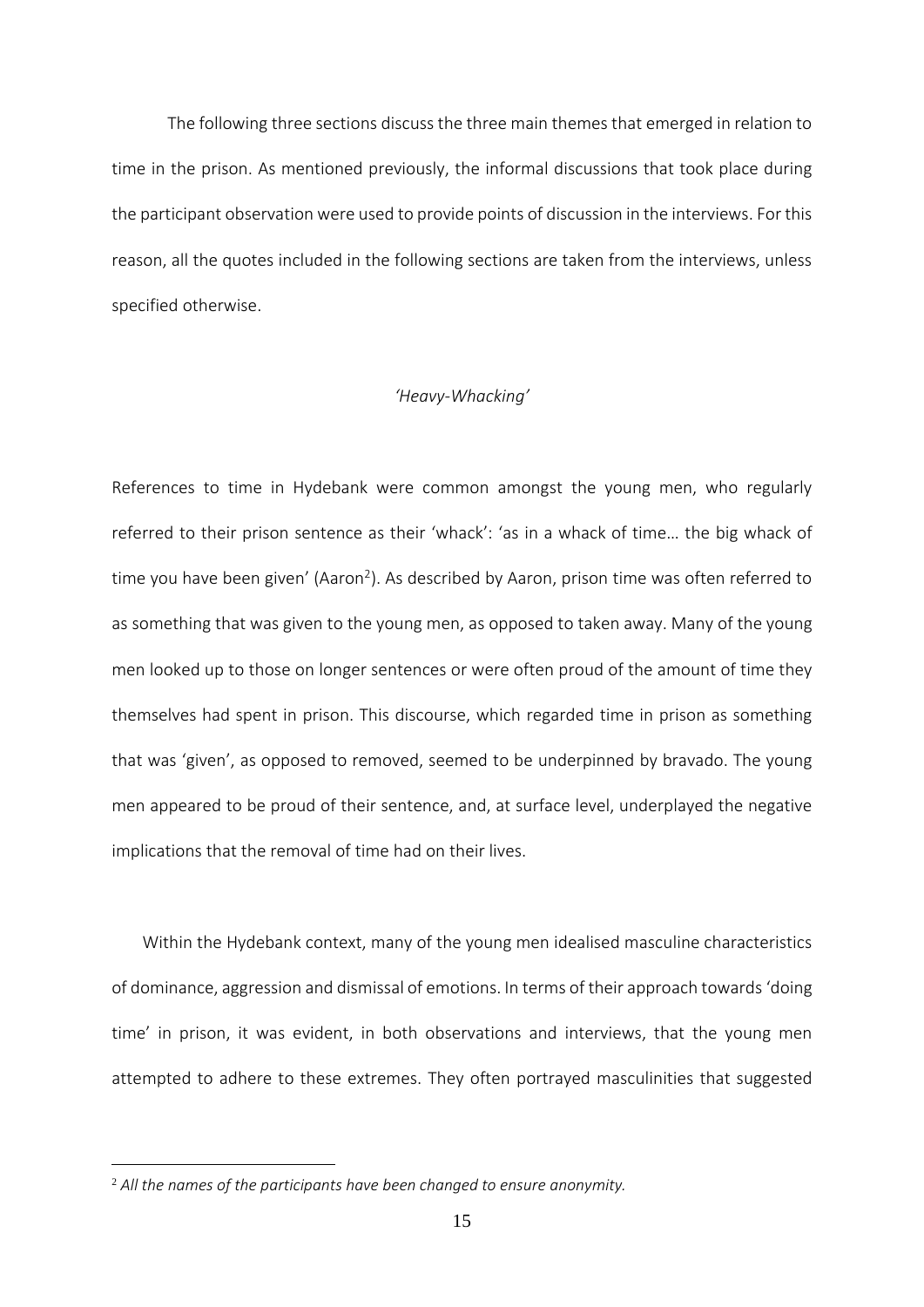they were not struggling with the rigours of spending time in prison, that it was a 'gift', 'easy' and not a problem for them. As Aaron stated:

I've been here for a long time, but I know I could easily do 20 years in prison, no sweat. It wouldn't bother me, but some people struggle with it. (Informal discussion, May)

In contrast, those individuals perceived by the wider group of young men as not coping with their time in prison were labelled 'heavy-whackers'; it was deemed that they could not 'hack the whack' of time they had been given. Young men labelled 'heavy-whackers' were often the subjects of jokes and bullying, as explained by Brendy: 'it is an insult, like, it's "you're a heavywhacking bastard" or "you can't hack the whack"'. A set of behavioural traits characterised the 'heavy-whacker', which usually, though not always, referred to a form of behaviour during periods of lock-up:

Bang, kick, whallop [their cell door] – they just can't do their time. Eejits. People are called 'heavy-whackers' because they can't do their time, they're scared. *[And what about someone who can hack their time?]* Kick their feet back, put the TV on, watch TV, smoke a few rollies. (Charles)

As is evident from Charles' interview, there is a clear differentiation between the behaviour of those whom he felt could cope with time in prison and those who could not. Furthermore, Charles highlighted an apparent stigma associated with those who 'can't do their time': they are '*eejits*' and '*scared'*. It is evident that Charles looked down upon them because he felt they were struggling. In contrast, he conformed to the behavioural traits associated with the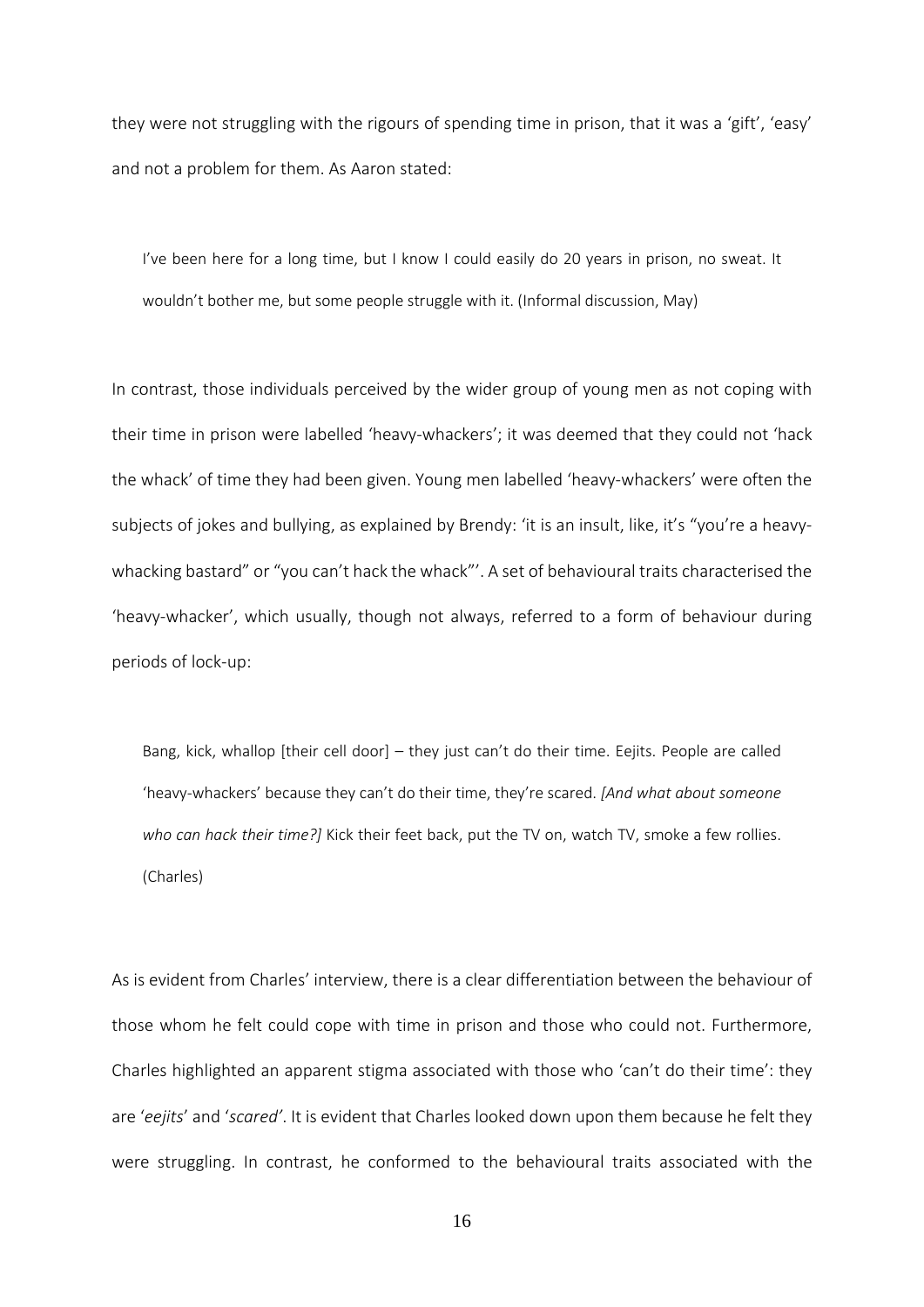idealised expression of masculinity, characterised by the dismissal of emotion. Brendy and Dermy further elaborate on the stereotypical behaviour of 'heavy-whackers':

Can't hack your whack – somebody who is getting a hard time, they're constantly yapping, they're talking to the screws, they're banging their door, they're banging their walls, they're blasting their music. They can't just sit down and relax. Their head's gone because they are locked behind their doors… I heavy-whacked for about a week when I came in, solid, just in my room, fucking not speaking and you're just looking at it thinking, "I've to spend 21 months behind this door". (Brendy)

[Their] head's gone. Lying in a cell looking at the four walls and the fucking big black door, know what I mean. Haven't got a TV, stressed to the max, probably haven't got money in their phone to phone their family or haven't got visits… or are looking out to do stuff or are looking drugs and can't get it in here. Then they are starting to heavy-whack. (Dermy)

Alongside reiterating the difference between heavy-whackers – 'their head's gone because they are locked behind their doors' – and those who can 'just sit down and relax', Brendy elaborates on one of the main reasons why young men become heavy-whackers: they are conscious about the time they have lost, and over which they have no control. He explains that heavy-whacking begins when you are sitting in your room alone, not speaking, 'thinking "I've to spend 21 months behind this door"'. Dermy affirms this, stating that one is 'lying in a cell, looking at the four walls and the fucking big black door'. Time lost becomes abundantly apparent for prisoners locked in cells, be it throughout the night or during days with no employment, training or education (Cope, 2003). For the young men in Hydebank, time spent in cells was seen to be wasted and it was during these periods that they reflected on the costs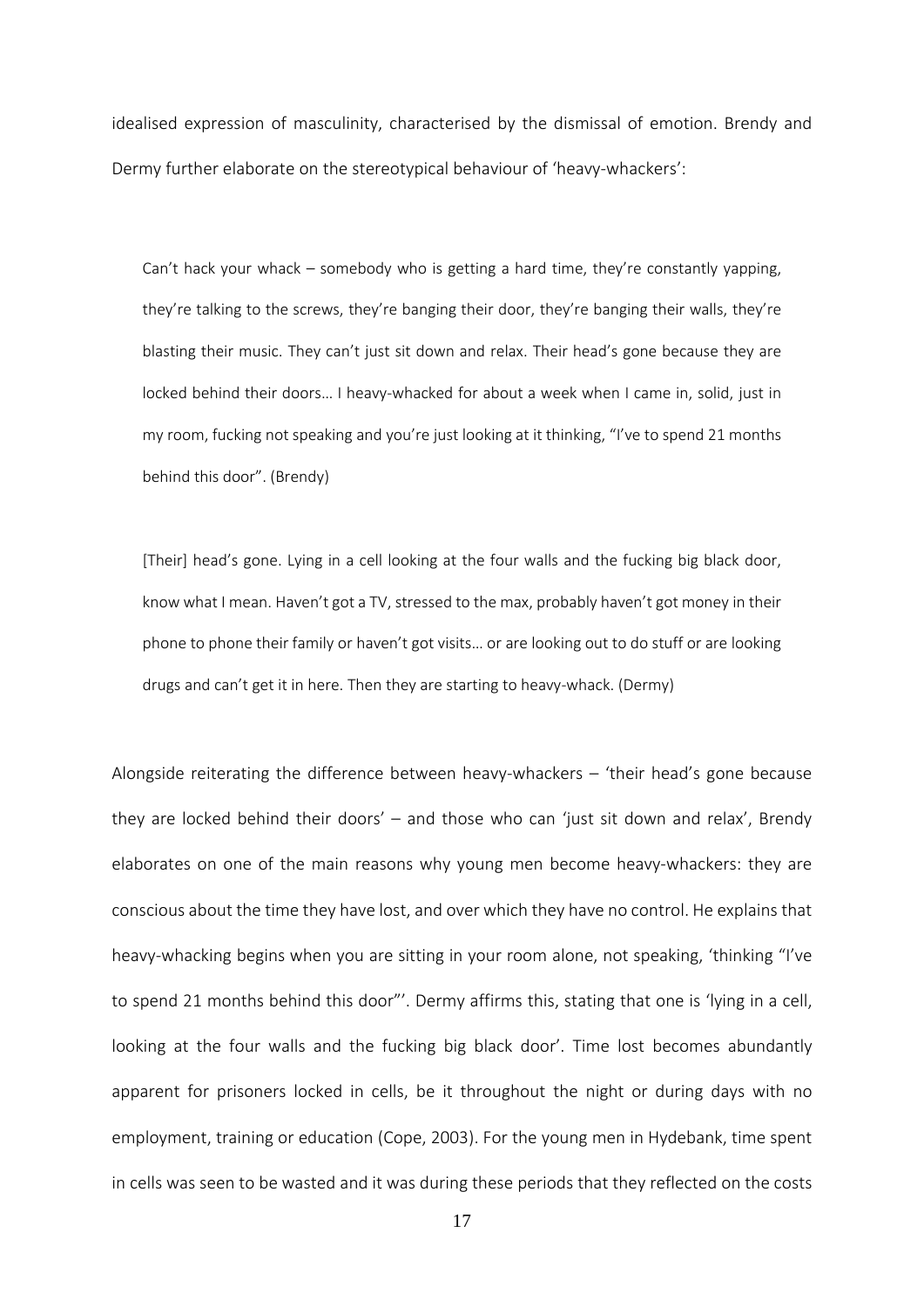of prison in the context of their lives, what they would be doing and what they were missing out on. As explained by Alfred:

Feeling like shit, constantly thinking about the outside, what you would be doing if you were out, what your mates are up to. Like, a good sunny day, all my mates would be on the drink; I'll be sitting in here, shattered [extremely sad or disappointed].

As is evident in Alfred's quote, prisoners are abundantly aware of the time they are missing in the 'free world'. To cope with prison, individuals must be able to cope with this awareness without letting it destroy their self-identity (Medlicott, 1999). They must learn to take control of the situation and 'do time' (Wahidin, 2006: 7; also see Goffman, 1961). Alongside power, maintaining control has been identified as an ever-present characteristic of men's gender identity in critical masculinities studies (Odih, 1999; Hearn, 2004). In the eyes of the other young men in Hydebank, heavy-whackers were not in control: they were unable to control their inner selves or find ways to control the time in their cells by finding ways to 'do time' and forget about the 'pains of imprisonment' (Sykes, 1958). In the quotation below, Adam reiterates the connection between heavy-whacking and control of time:

Counting down your days, cutting, not going to classes. Not going to classes is one of the biggest heavy-whacking things you can do, like – you just want to spend your time in your room and sleep. It takes longer; you are waking up every half an hour thinking, "Aw, that's four hours done" whenever it's maybe only 15 or 20 minutes.

Adam's quote highlights that the 'heavy-whacker' label was a blanket term that incorporated

18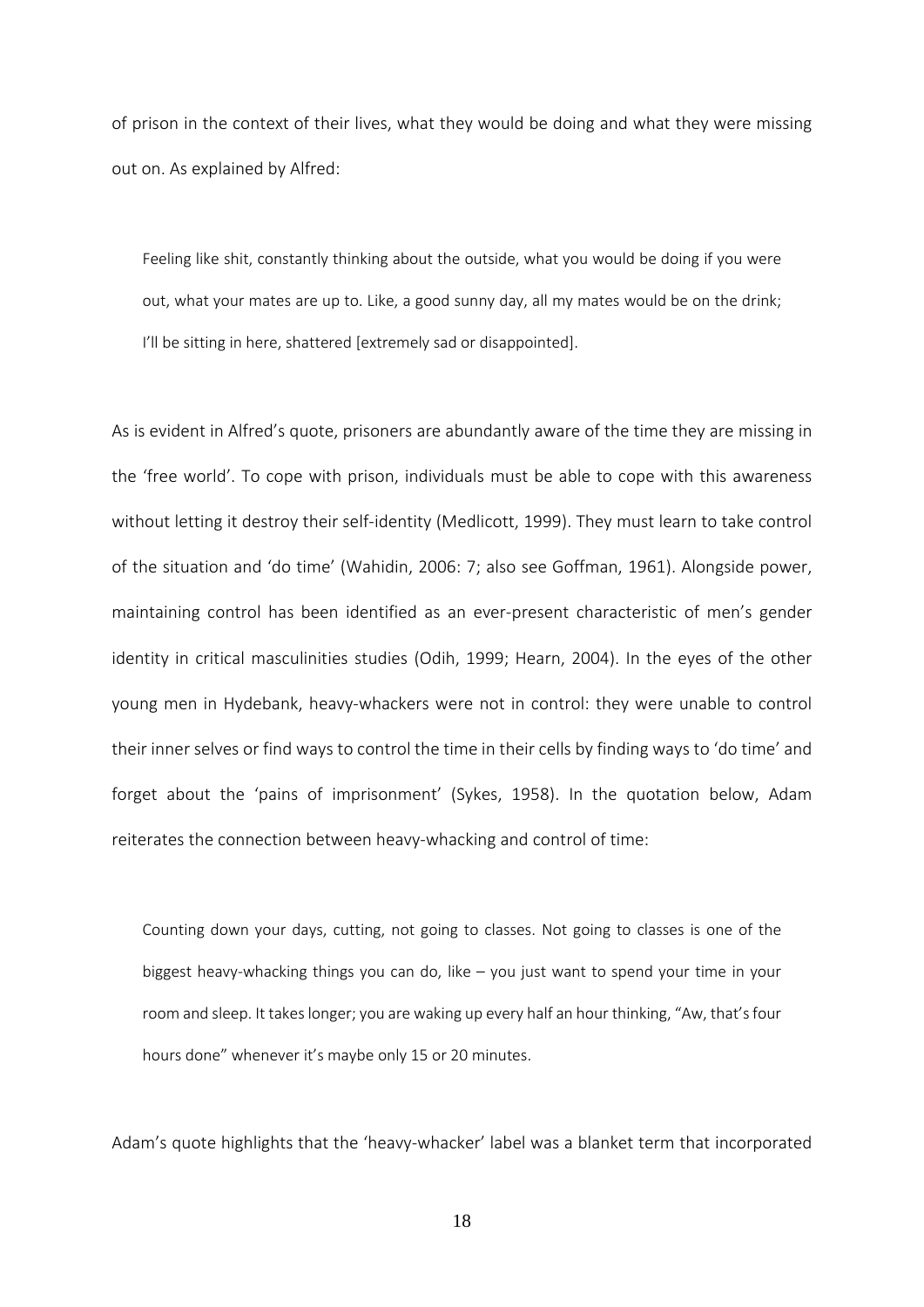many common behaviours the young men associated with not being able to cope or control the time spent in prison. Heavy-whacking was strongly inter-connected with self-harm – referred to by Adam as 'cutting' – and mental health problems. Quotes from interviews with other young men elaborate this further:

If somebody calls you a heavy-whacker it's a bit more serious, because fucking that's whenever someone's depressed or hurt or scared. (Gary)

I used to heavy-whack because I was behind the door; and on the old landings, cunts used to smoke the electric all the time. Then, when you are alone, you've nothing to block it out or take your mind off whatever shit you are going through. You start hearing voices, getting annoyed, getting depressed and then cutting yourself. (Phillip)

Essentially, the young men were being stigmatised and labelled by their peers for their visible inability to cope with their time in prison. The association between the label and those who were 'depressed or hurt or scared' (Gary) and/or 'cutting' (Phillip) was also largely recognised by the staff:

Heavy-whacker is [when] you can't do your time, especially when the door is closed… [when] somebody is always on the bell, creating trouble, setting off sprinklers. Even though it will end up with them being moved or charged or whatever, it is still [the case that] the door is open, they are getting the attention… Unfortunately, then, a lot of them turn to self-harm and go down that route then, something that they never would have done before, but then in here… (Prison Officer C)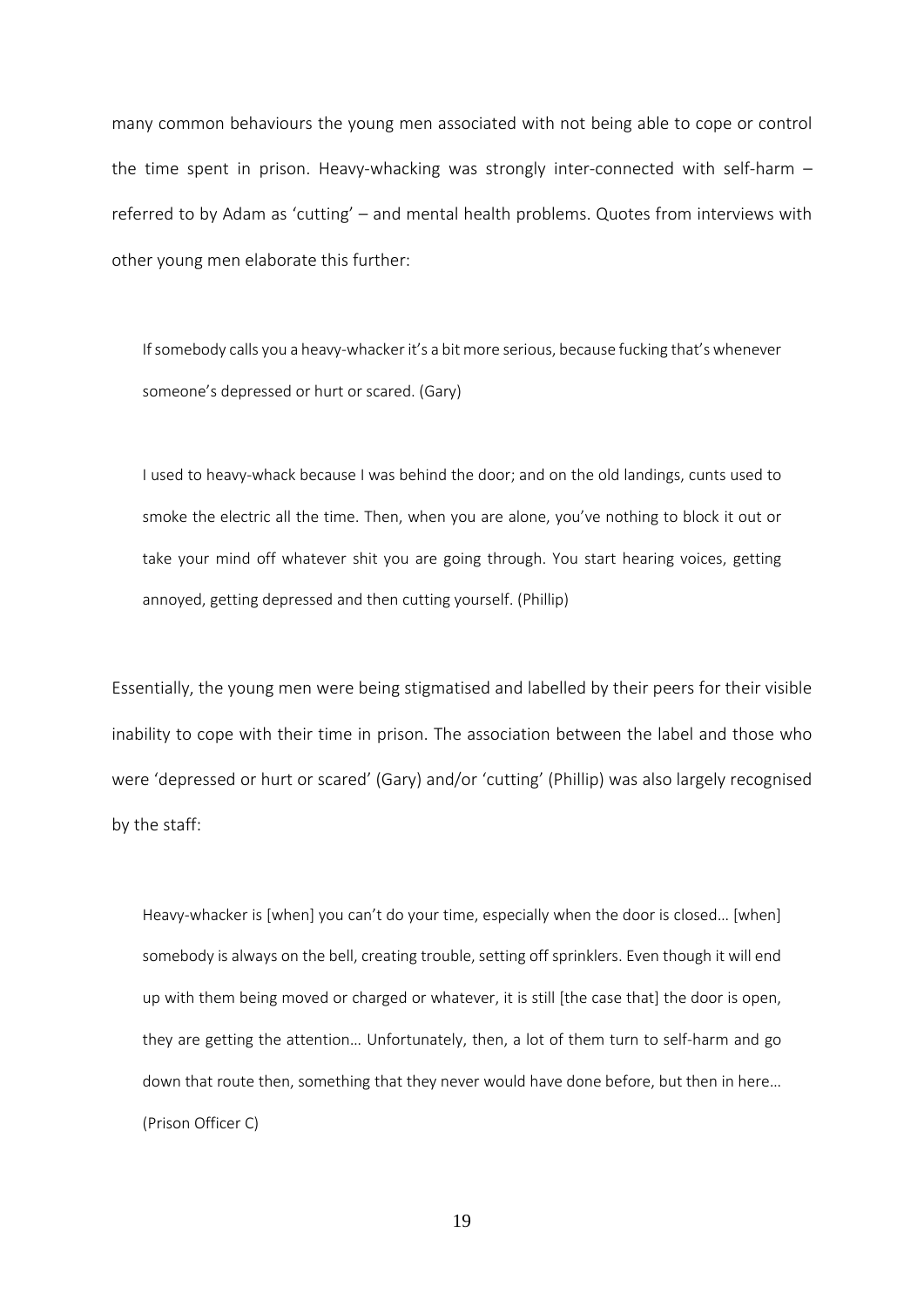Bullying was common in Hydebank. 'Smoking the electric' was a regular occurrence and those who had been labelled heavy-whackers were the most common victims. 'Smoking the electric' was an act that involved a group of young men clandestinely entering the cells of those deemed heavy-whackers, covering one of their plugs (usually the TV plug) with shower gel, plugging it into the wall and turning the switch on. 'Smoking the electric' resulted in the electricity in the victim's cell going off for around 24 hours until the prison fixed it. On some occasions, the blown fuse could cause the electricity on the whole landing to go out. For the perpetrators, the motivation was supposedly entertainment: the victim was usually targeted for their perceived vulnerability and the perpetrators would find it amusing to listen to the victim crying or calling for staff throughout the night as they struggled without electrical devices to help pass time. On occasions when the electricity went out on the whole landing, it served as a method of certifying the perpetrator's dominant position amongst the young men, as it highlighted the contrast between how the more dominant perpetrators could cope easily with time locked in their cells without electricity while the 'heavy-whackers' struggled. The bullying and stigmatisation of 'heavy-whackers' who could not cope with their time in prison, particularly during long periods of lock-up, served to solidify the idealised expression of masculinity within the Hydebank prisoner society.

Although some young men struggled to come to terms with the time they had to spend in Hydebank throughout their sentence, many claimed only to have 'heavy-whacked' during early periods of imprisonment: 'I heavy-whacked for about a week when I came in' (Brendy). The labelling and stigmatisation regarding heavy-whacking appeared, in some respects, to be a form of peer socialisation for young men in the early part of their sentences. It was a method whereby young prisoners prevented other young men from vocalising their troubles, forcing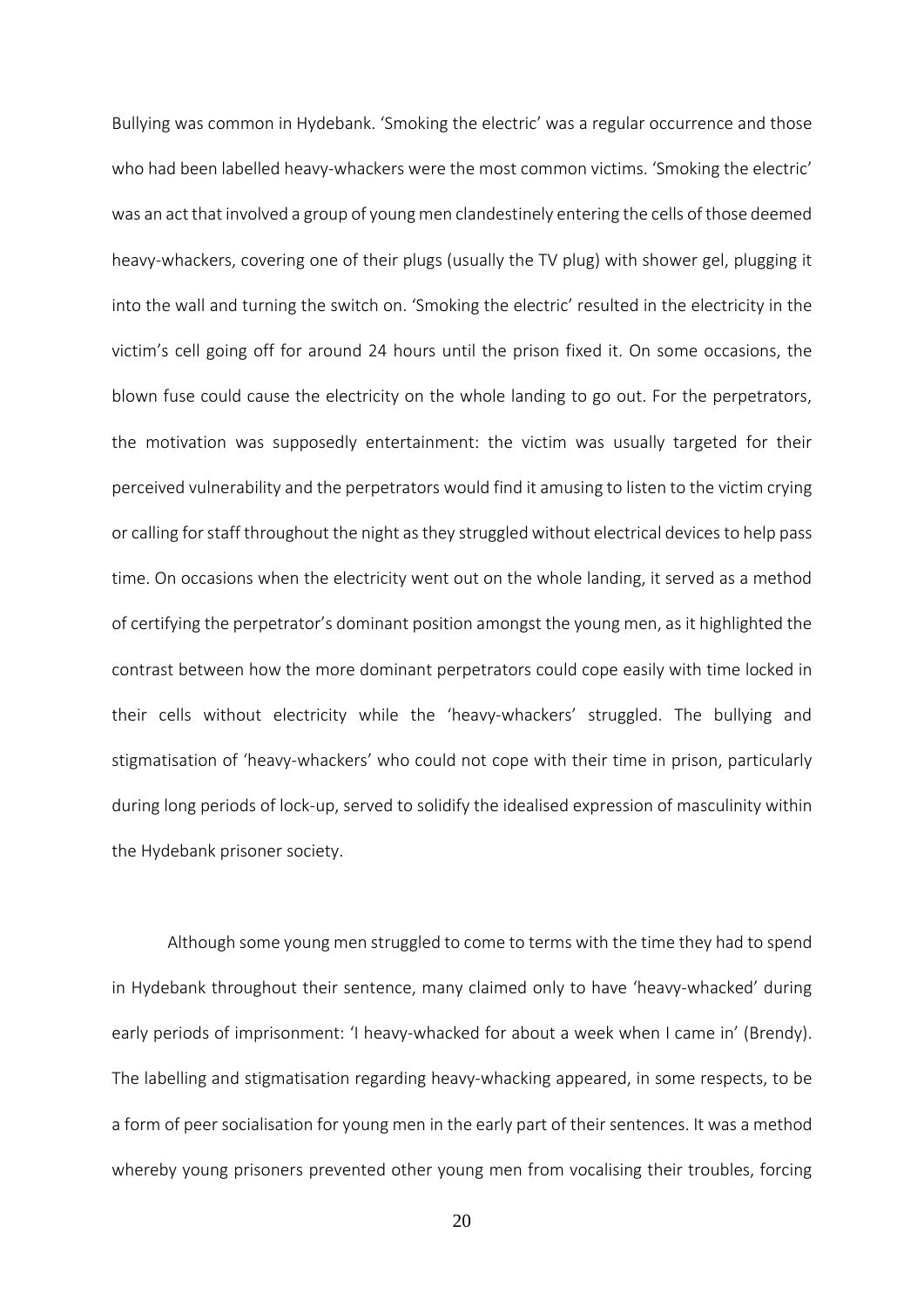them to deal with these internally. An underlying reason for this wasthat constant complaining and visible vulnerability served as a reminder to others of their own vulnerabilities, what they were missing on the outside and the problems they themselves were facing in prison. In essence, discouraging such displays was a form of self-protection, as reflected upon by Martin:

You're fucking yapping to the staff, complaining about stuff, you are complaining to the other inmates, every day you have about seven new things to complain about – that's heavywhacking. People don't want to hear it. Like, if I am sitting eating my dinner, I don't wanna hear about some wee man only in, sitting going on about all [the] stuff that he doesn't like about the place. I don't want to hear it; I will literally tell him to 'fuck up'… if you can't hack it, you get griefed; that's too bad. It seems harsh, but here it seemed harsh to me when I came in… Back then, if you [were] locked [in] at night and you were on your bell… someone would have been in your room to hit you a slap the next day… (Martin)

Essentially, the bullying, labelling and stigmatisation of heavy-whackers seemed to be a method of censorship and group socialisation, stopping the most vulnerable young men from constantly reminding other young men about the penal environment and their own vulnerabilities. In the same way that boys at a young age are taught 'not to cry' or partake in 'sissy stuff' (Kimmel, 2008: 85), young men in Hydebank were taught by their peers not to complain, to internalise and mask their vulnerabilities and not to remind the other young men of the pains of imprisonment. The following section will discuss how the gendered discourses on time in Hydebank contributed to a hierarchy amongst prisoners.

*Time-Hierarchy*

21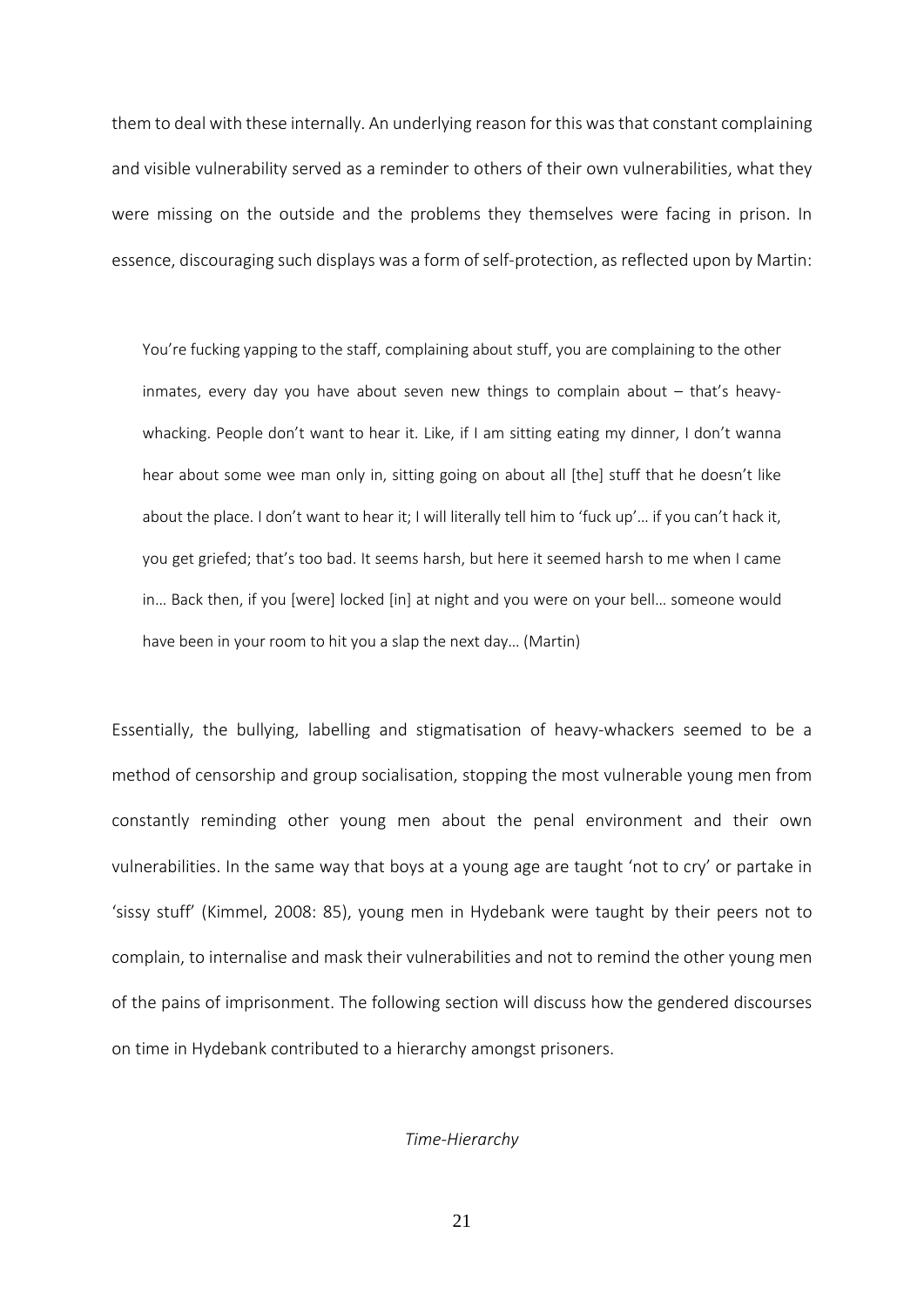As documented by Wahidin and Tate (2005; also see Wahidin, 2006) in relation to prison 'elders', increased respect for those who have been in prison longer is generally due to their experiences and knowledge regarding the setting. However, while in most circumstances<sup>3</sup> those young men in Hydebank who had been in the prison the longest received the most respect, the time they had spent in prison was more readily associated with the seriousness of their offence, as opposed to their experiences and knowledge of the setting. Therefore, the gendered discoursesin Hydebank associated offence seriousness – and subsequent time spent in prison – with respect; these gendered discourses shaped the prisoner hierarchy. Indeed, the admiration shown by young men to those on longer sentences was reflected in the fact that, conversely, those serving longer sentences looked down upon the young men imprisoned for shorter periods:

Those on the shorter sentences are more likely to come in and fuck about. One guy thought he was mad; he said to me he was in for six months as if it was a long stretch. I just laughed at him; I've spent longer than that on the prison bus. (Aaron, informal discussion, May)

There were various avenues for reaffirming this status or promoting it to the other young men, some of which were contributed by the institution itself. All the young men possessed identity cards detailing their name and prisoner number; these identity cards were kept on lanyards and were used for identification for workshops, education, the gym and so on. The significance was the public display of the young men's prisoner numbers, which were discussed frequently.

-

*<sup>3</sup> This could not be said for those who were suspected of committing sexual offences or crimes against those perceived to be vulnerable, such as women, children or the elderly.*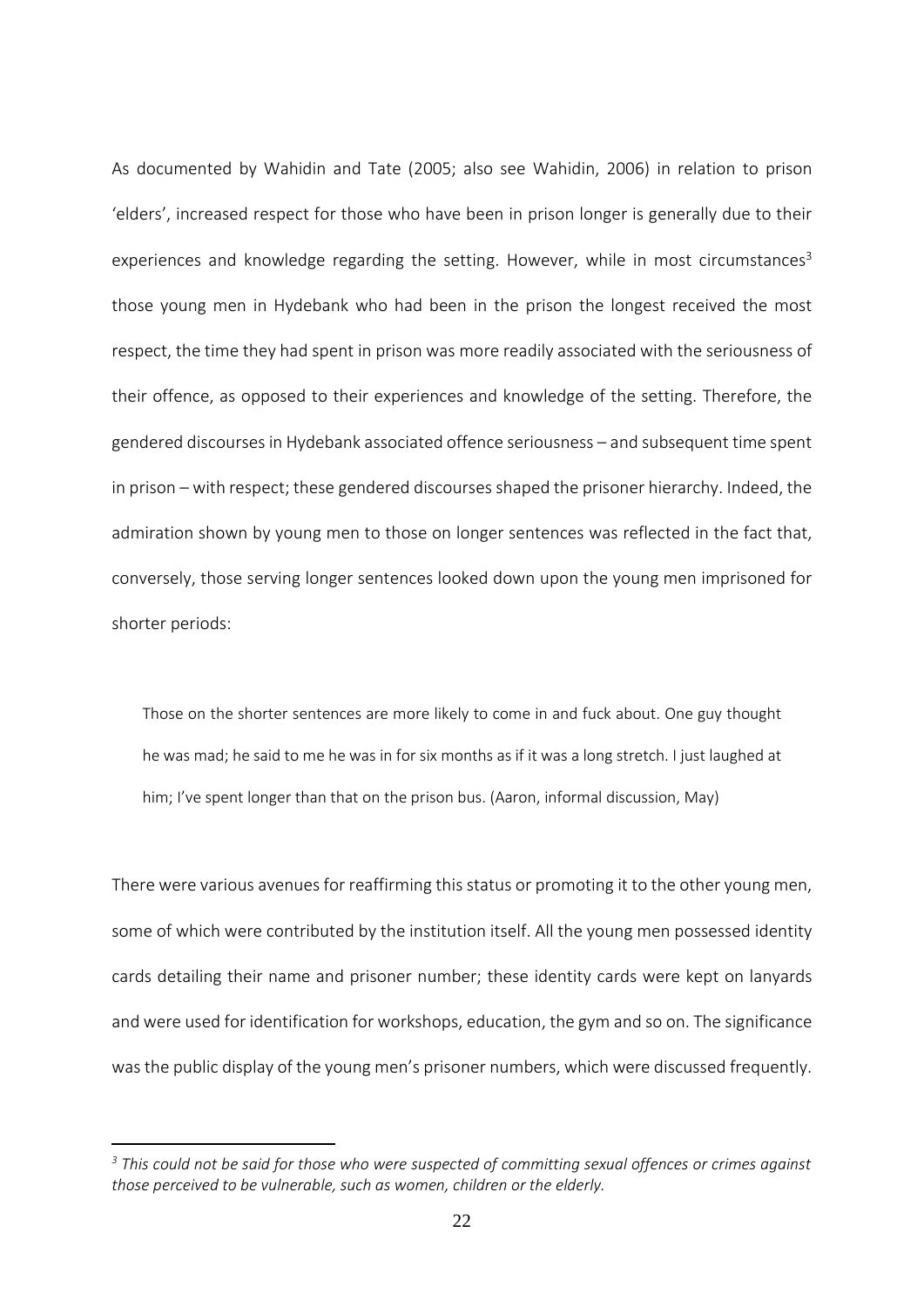The lower the number, the longer its possessor had been in the institution. Some of the young men were proud of this, and talked about it boastingly: 'when I leave here I'll probably be the lowest number' (Leo). The identity cards were, in this regard, a badge of honour:

It becomes, I think, nearly a sense of achievement, that you are able to manage to get through it, and I think you do have guys that have maybe achieved very little other in their lives and that is their badge of honour. That they have done their whack for six years… I think that is maybe just a hard-man image, you know: "Aw, I have done this amount of time in jail". (Gerard)

In this way, institutional practices contributed to the relations and cultural discourses surrounding time and hierarchy by giving ascending prisoner numbers to the young men, and making them visible for all young men via the lanyards. Visibility is essential to idealised masculinities because without visible displays, individuals have nothing to align themselves with or compare themselves to (Sloan, 2016). In addition, Gerard's quote also highlights how gendered discourses amongst the young men associated time spent in Hydebank with being a 'hard man'. Being 'hard' was associated with fighting and being able to handle oneself physically. The following excerpt from September's research diary further highlights the nature of the gendered discourses within the institution that associated time spent in Hydebank with being 'hard':

As we were walking towards the Cabin [Café], Aaron was walking towards us. As he was approaching, Mark nudged me and said, "See him? He's the hardest man in the prison"… I had not seen Aaron in a few weeks so we talked for a while… As we were talking, Mark pointed to Aaron's identity card on his lanyard and said, "Look at that Conor. See the way it says 6,000 in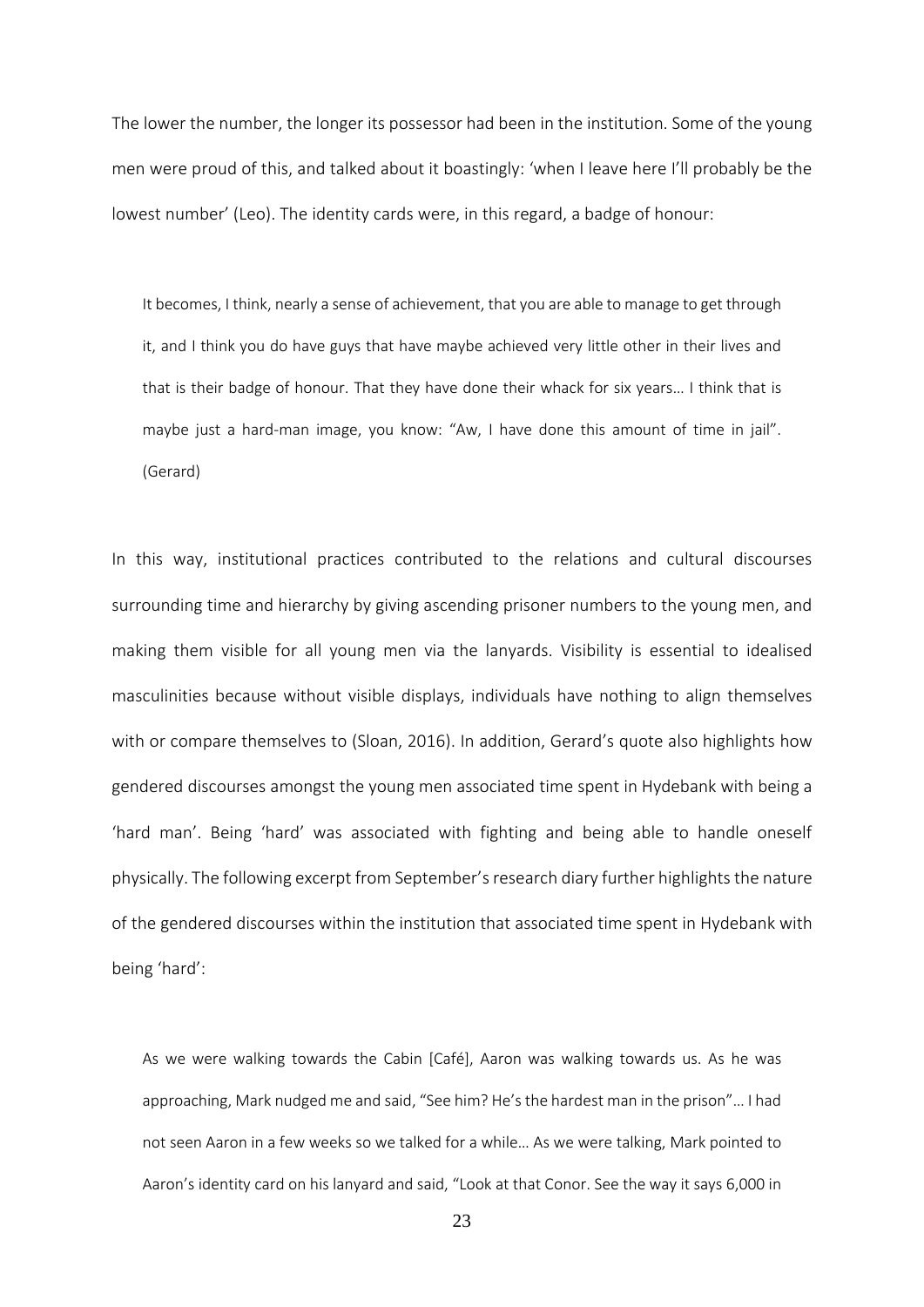the prisoner number? That's how you know he's done a whack. It's up at, like, 9,000-odds now [numbers changed to ensure anonymity]". (Informal discussion, September)

However, while there was a perception that Aaron was the 'hardest man in the prison' (Mark), on a number of occasions, Aaron himself mentioned to me that he had never been in a fight in the institution. This highlights the gendered connotations of prisoner number and the status attached to them: the longer you had been in Hydebank, the 'harder' you were.

Another avenue of masculine visibility in Hydebank was graffiti. Graffiti was found in most cells, association rooms and on various tables, chairs and walls. In most 'mentions'<sup>4</sup> the young men stated their name or nickname, the area they were from, their prisoner number, entry date, exit date and the number of times that they had been in prison. The reasoning behind this was discussed in Gary's interview:

People will write their sentences like that, so like, if you're sentenced in 2013 and you're not getting out for like five years, you'll write from then until your release date *[Does it show a pride in the length of time you've been here?]* Fuck, yeah… if there are certain boys who have done whacks and they have their name up somewhere where it's gonna be kept, then yeah*…* You know, if you see somebody with, like, ten years… if you see that then there's only a couple of things that you're gonna think: either he is in for a sex offence or he is in for seriously hurting someone else.

-

*<sup>4</sup> A 'mention' or 'tag' is the recording of names, and sometimes dates, through graffiti (Wilson, 2008).*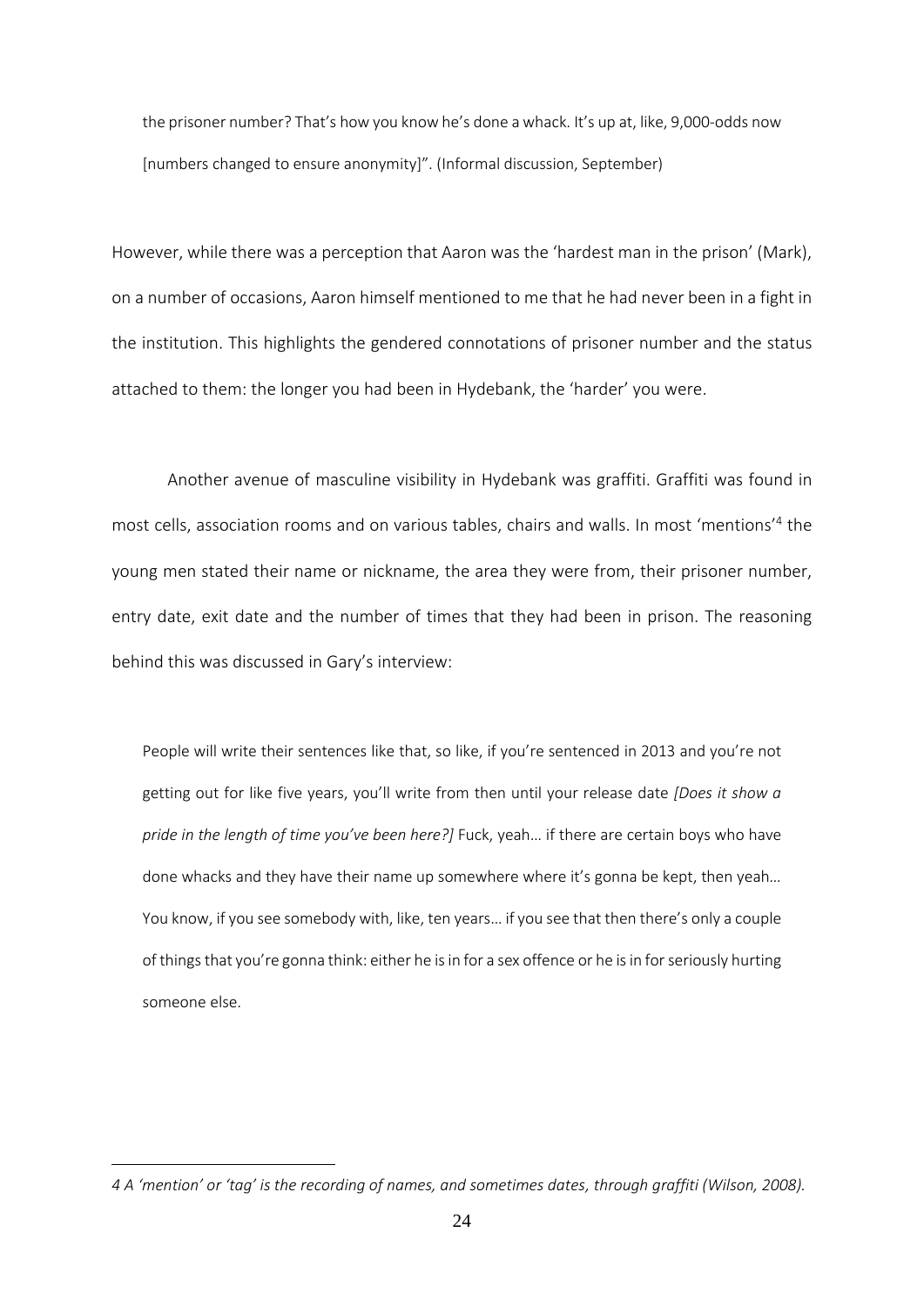As with the quotes relating to the prisoner numbers, in Gary's quote, there appeared to be an association between time spent in Hydebank and being 'hard': 'he is in for seriously hurting someone else'. Denton (2001) suggested that graffiti in prison was a form of self-declaration, and it was evident – in the way that Gambetta (2009) suggests – that young men in Hydebank used graffiti to signal to the wider group of young men their time spent in prison and, consequently, their 'toughness'.

The gendered discourses within Hydebank that associated sentence length with being 'hard', conferring status and respect, created a space for some young men on long sentences to engage positively with the institution and regime without being stigmatised by their peers. This is discussed in detail in the next section.

# *The 'Young-Elders'*

You have to hang your hood up in here. You can't get on like a wee dick... I hung my *hood up years ago; it's got cobwebs in it now.* (Aaron)

In Hydebank, the most commonly idealised expression of masculinity was characterised by violence, dominance and aggression. However, there existed a number of 'alternative' expressions of masculinity, such as 'father', 'employed' and 'fiancé' – expressions that may be considered 'traditional' in the wider social context (see Evans, 2018). In many instances, these attributes belonged to the longest-serving prisoners, and while 'alternative' expressions of masculinity in prison can often be subordinated, 'largely suppressed' (Abrams et al., 2008: 22) or 'excluded' (Crewe, 2014: 397), this group of young men were largely respected within the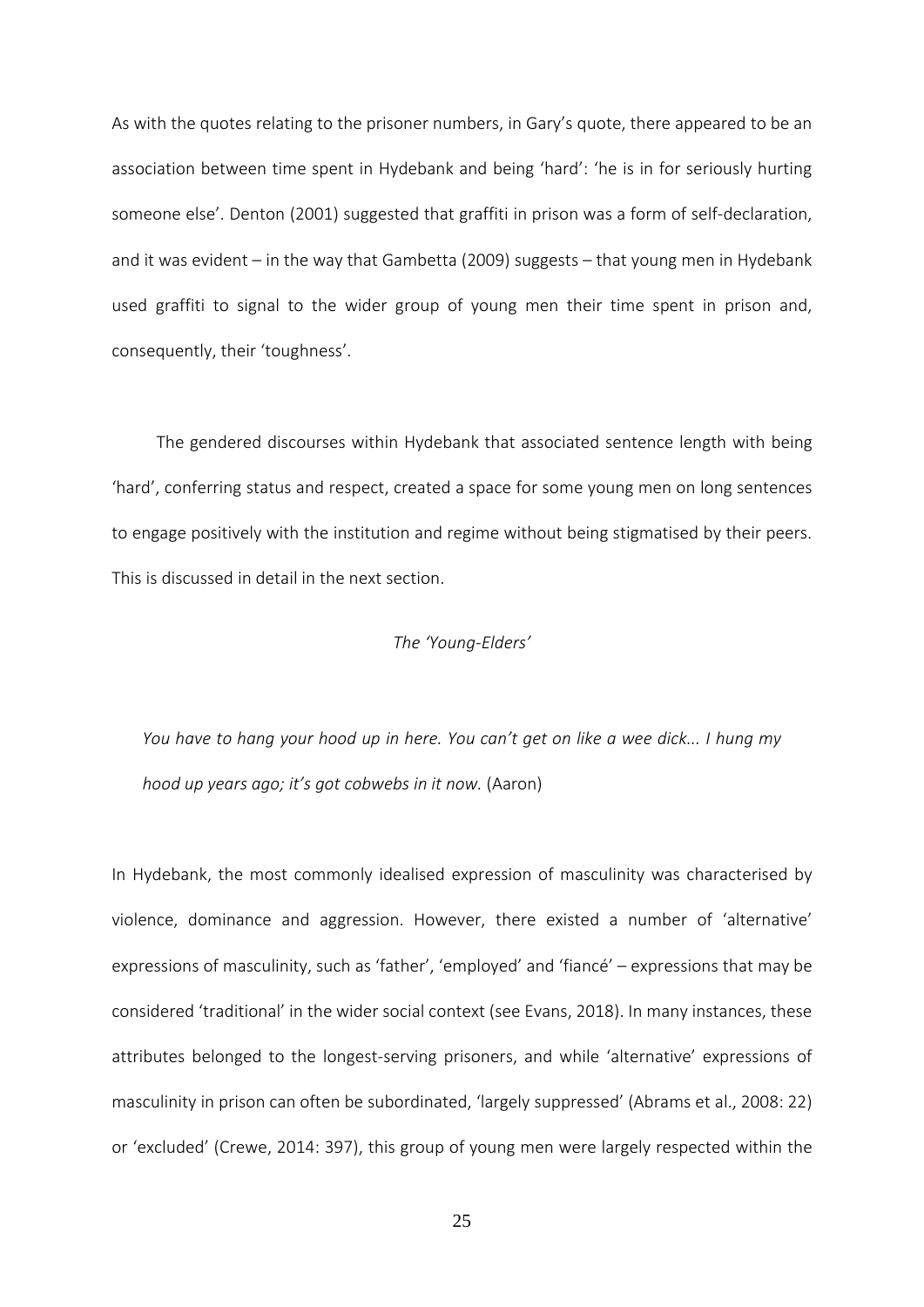prisoner society. This was partly due to the gendered discourses surrounding time, prison length and respect discussed in the previous section, but also contributed to by the ongoing high-profile cases of some of these young men – many for serious, violent crimes – which featured frequently on media sources. Bearing this in mind, and drawing upon the concept of prison elders, this group of young men might be considered 'Young-Elders'.

The Young-Elders were primarily located on the most enhanced landings in the prison, where 'good behaviour' and passing drugs tests were rewarded with privileges, such as longer association time and cooking facilities. It did not appear to be the identities portrayed by the Young-Elders – (such as father) that earned respect from the prisoner society, as many of the least compliant prisoners in the institution were fathers. Nor did it seem to be the compliant behaviour the Young-Elders exhibited, as others who did try to 'conform' were consequently stigmatised. Instead, it appeared that the gendered discourses in the prison surrounding crimes committed, sentence length and time spent in prison meant that the Young-Elders were excused from the daily masculinity assessments and contestations of gender that the other young men were subjected to. In the eyes of the other young men, the Young-Elders had progressed beyond the point of examination and their masculinity was unquestioned.

It was evident that the Young-Elders recognised this; for example, in an interview with one of the group who resided on C5 (the most enhanced landing in Hydebank), I asked whether the Young-Elders could be deemed to be 'swats' by the wider population, and thus labelled and stigmatised for their conformative behaviour in the 'College'. He responded:

26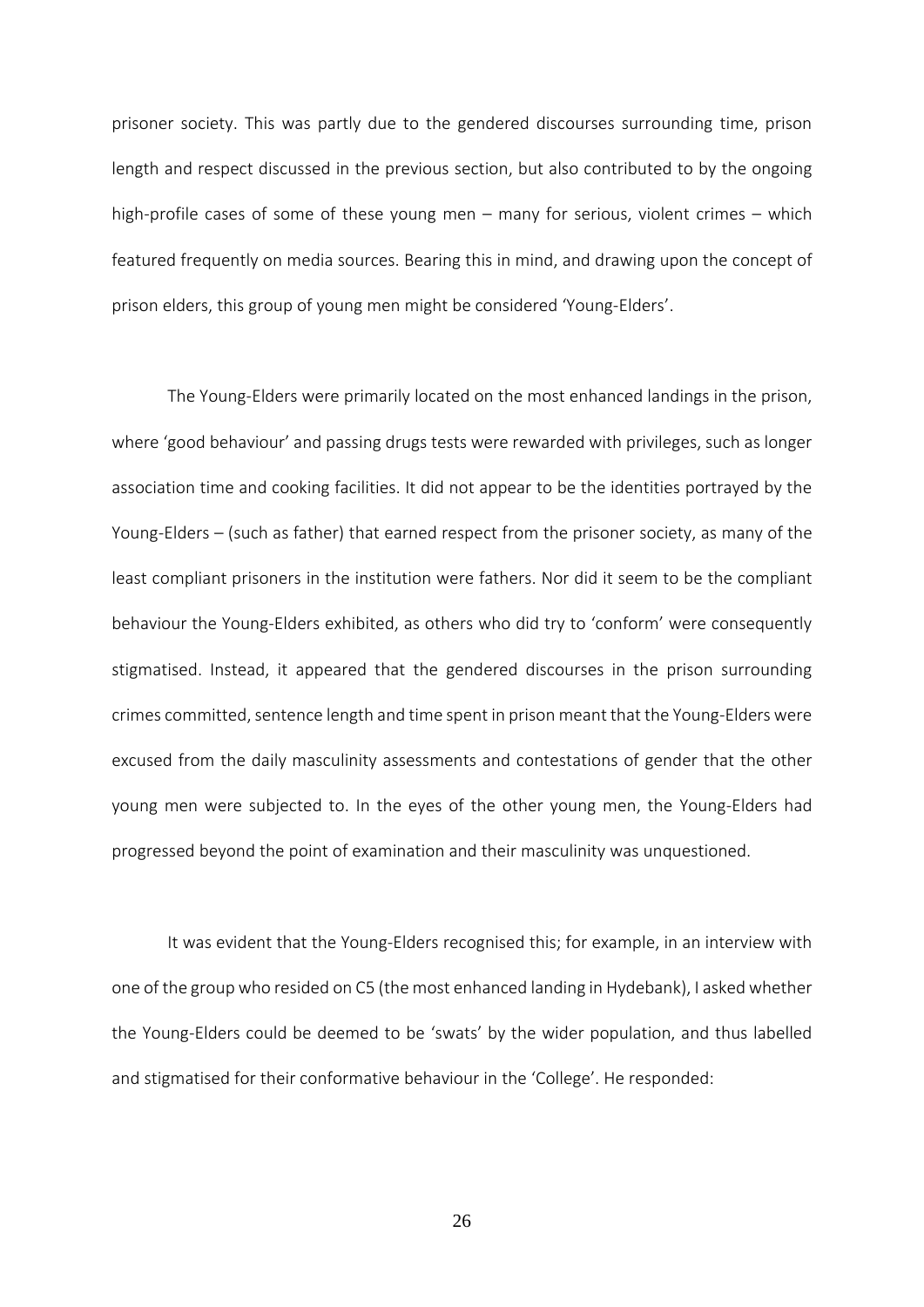At the end of the day, if you look at us as a group, we are in here for some serious shit. I mean, if you look at this landing, we have over a hundred years between us [nine on the landing], so they can't look at us like that. (Gerard, informal discussion, May)

Literature on male victims of prison rape suggests that rape victims are pushed below the minimum 'masculinity threshold' to a position of irreversible demasculinisation and are regarded as 'non-men' (O'Donnell, 2004; Gear, 2007). In a similar vein, in the eyes of the wider group of young men in Hydebank, the Young-Elders had progressed above a 'masculinity threshold' to a point where they no longer needed to be scrutinised through a gendered lens. This certification of masculine respect allowed the Young-Elders to engage positively with the institution and ""swim with", rather than against, the tide of their situation' (Crewe et al., 2017: 517), progressing through the PREPS system on to C5, the most enhanced landing in the prison. The security of this masculine certification allowed them to adopt identities that differentiated from the more restrictive, idealised expression in the prison. It was clear that they regarded themselves as more mature than the wider group of young men. They recognised that the wider group idealised a more aggressive expression of masculinity, and looked down upon them because of it:

They think they are in jail to do their whack, that they are mad. Some of the stuff they do, you just look at them and think you are complete eejits, wired-up like. We do some laughing at them. (Jordan)

Within the context of wider society, the Young-Elders expressed masculinities that may be regarded as 'traditional' (see Evans, 2018). Employment, financial stability and being able to

27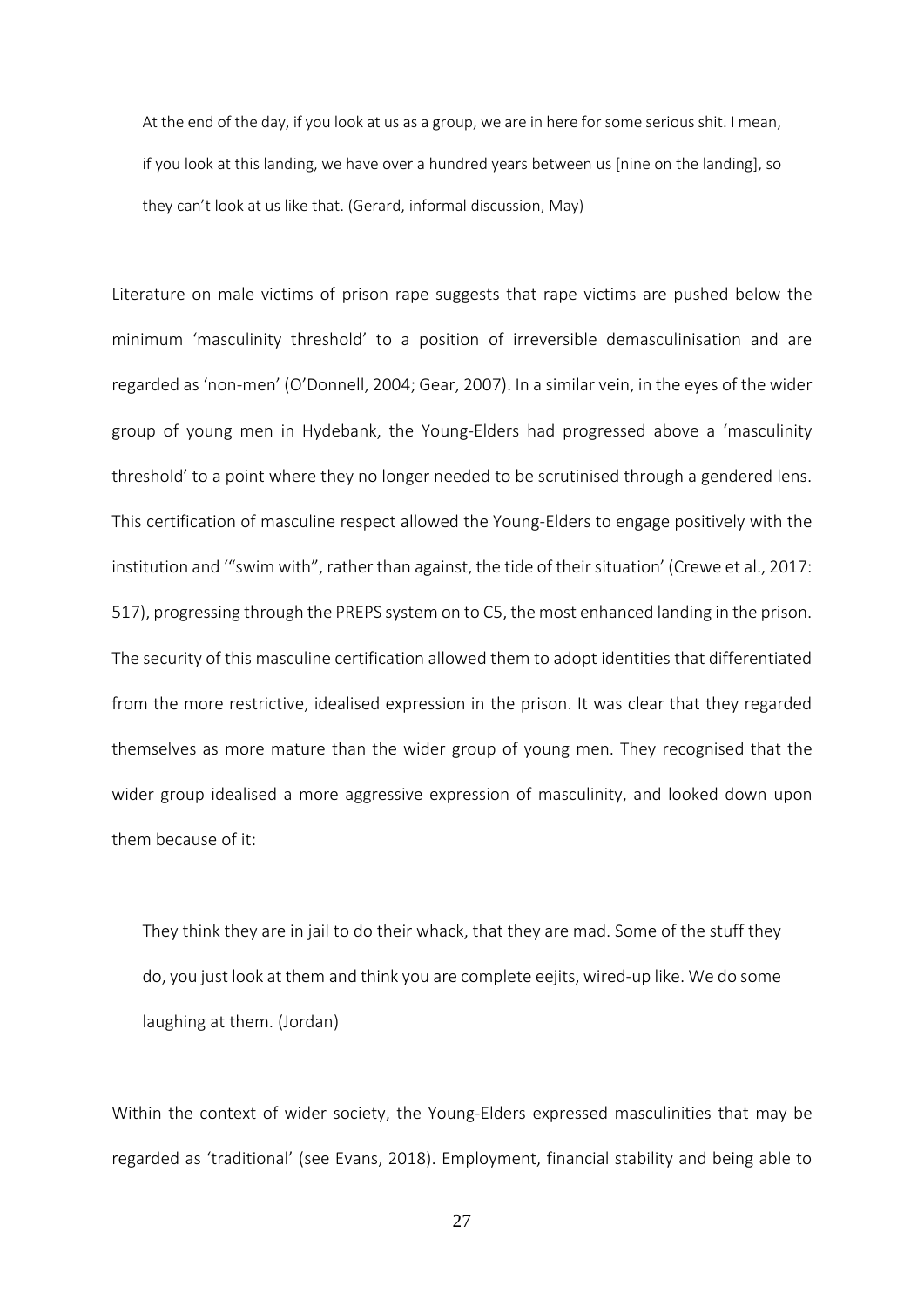provide for families and loved ones upon release were significant characteristics in their identity. Indeed, a small number of the Young-Elders were fathers:

A big thing for me is my son… He needs me more than this place, and I need him more than all this… You know, this place has become home to me and it will be strange, and probably difficult, to leave knowing that I won't be coming back. Fuck, but look what I've got to gain – I can be a dad. That's the rest of my life. (Gary)

For these young men, fatherhood was the defining feature in their identity. Thus, they desired to get out of prison, change their offending behaviour, get a job and provide stability and financial support for their children. These identities, characterised by independence and provision, were recognised as masculine by the larger group of young men, but were not sought-after traits. However, as is notable in Gary's interview, the Young-Elders frequently referred to the time they were spending in Hydebank, what they were missing and what that meant in the context of their lives. Again, in relation to being a father, Ryan discusses missing his daughter and how the length of time he has been separated from her has affected their relationship:

With the child, it breaks your heart, like… the child is five now, so for the first two and a half years of her life I was close with her. I bonded with her and she was a wee daddy's girl. To go [from that] until now, where she barely knows who you are, like, I don't want to admit that, but I know… Sometimes you phone her and she has no interest, she is playing with her mates. That sort of thing hurts you, like; she would rather play with her mates than talk to her daddy... If I get out, I know in my head I have got the determination… I want to do something with my life, for her. (Ryan)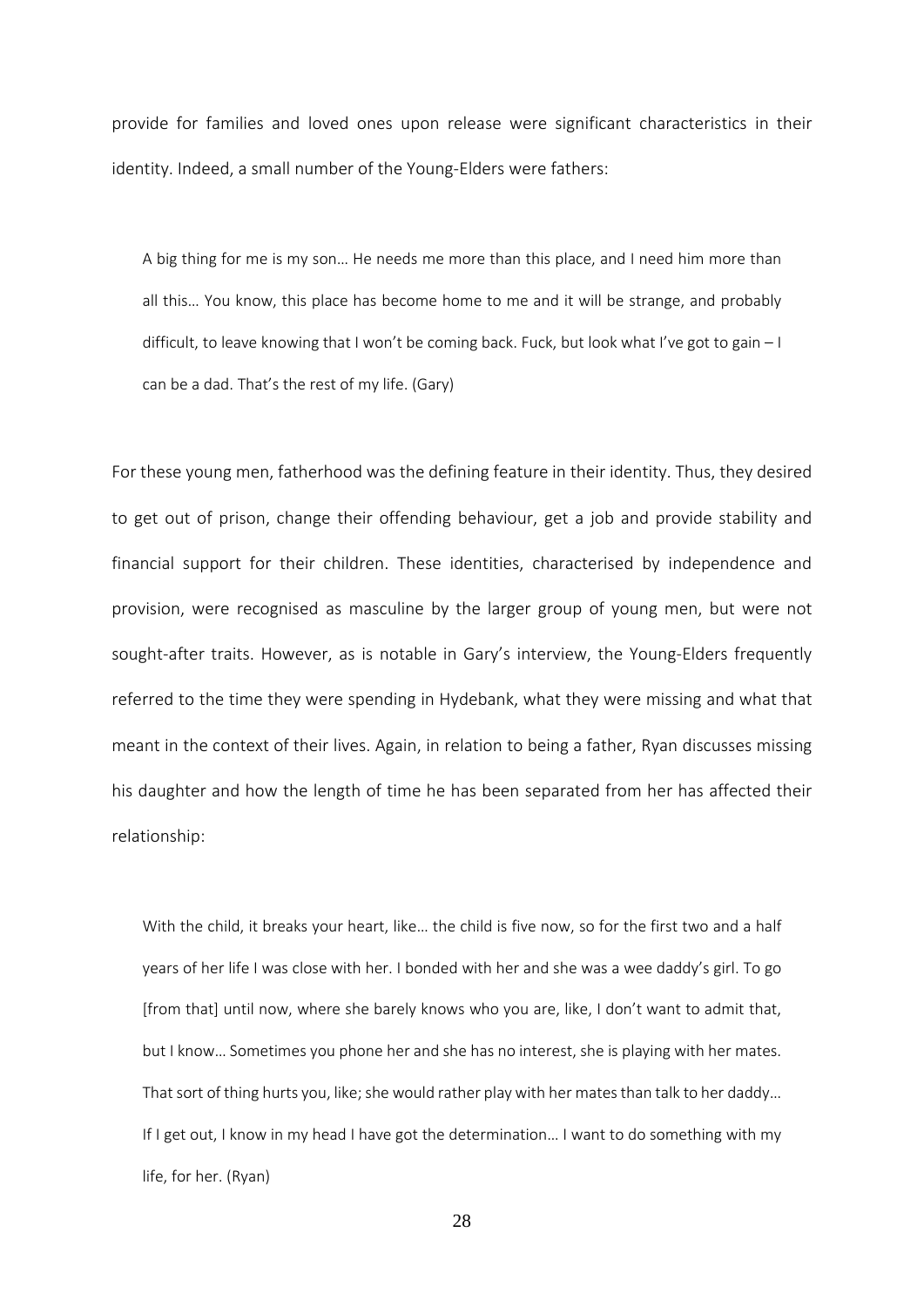Similarly, Ciaran described in his interview the positive relationship he had with his fiancée. He discusses how prison made him realise her importance to him, not only in getting through his period of confinement, but also in his life going forward. It was evident that there had been a distinct change not only in his masculine self-esteem and identity, but also in his determination to better use time going forward:

I have it all planned out, like, for when I get out. I have a job and all lined up and then I have the woman and all there, so hopefully in a year down the line I'll be able to buy my own house and then settle down and all. It has done me a favour in here. I have wised up… I will come out of here a better person too, you know; I don't take drugs and stuff… If I wasn't with her when I get back out there, I would probably go back to the same. (Ciaran)

It is evident across the interviews with the Young-Elders that the 'pain quotient' (O'Donnell, 2014: 201) was much larger for them than for the wider group of young men. These longserving prisoners acknowledged the impact that time spent in prison was having on their lives and they were more conscious of what they were missing in the free world. O'Donnell (2014) suggests that those prisoners with large pain quotients must make significant adjustments in prison to ensure psychological survival. It appeared that for the Young-Elders, determination to use time in prison more efficiently to prepare for a more productive life upon release was a method of reducing temporal pain. A Working Out programme in Hydebank facilitated this; it provided some of the Young-Elders with the opportunity of gaining employment in the community: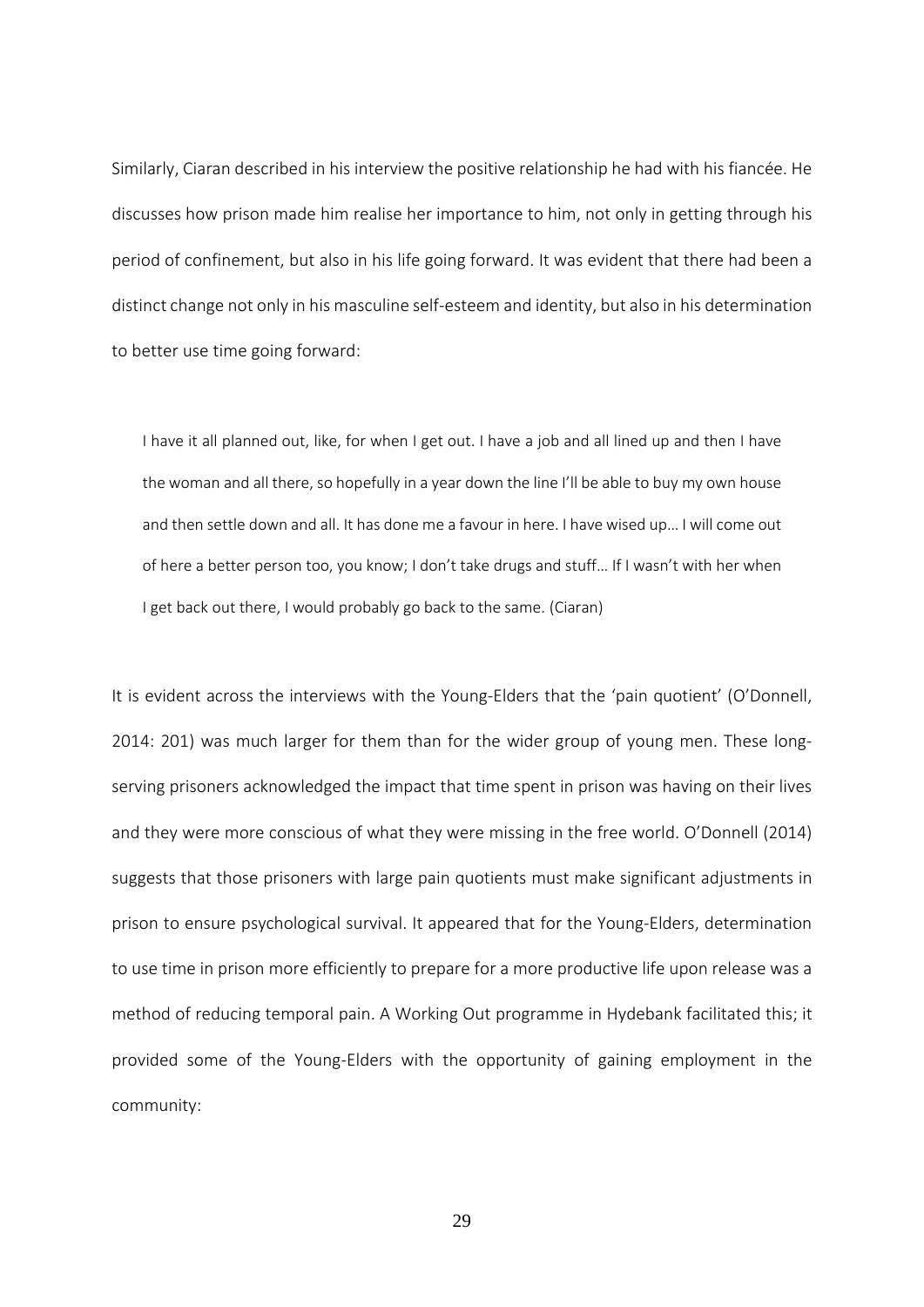I work seven days a week in a café in town… it's what I want to do when I get out and I reckon they will keep me on because I have been working for free for so long… I don't want to risk the job for anything; even if customers offer me tips, I wouldn't take them. Risk all I've worked towards for a couple of quid? No way. (Jeremy, informal discussion, April)

For the Young-Elders in Hydebank, the gendered discourses within the prison ensured that they were positioned beyond a 'masculinity threshold', a position where it was no longer a necessity to prove their masculinity. Occupying this position provided them with the space, mentally and physically, to recognise the impact that spending time in prison was having on their lives and to reflect upon what they were missing. The apparent high pain quotient felt by the Young-Elders encouraged them to utilise the time they were spending in prison efficiently in order to prepare themselves for release.

### *Conclusion*

This article has explored the under-researched area of young men's gendered experiences of time in prison. Young men continue to be the most imprisoned societal demographic (Jamieson and Grounds, 2005), yet there is a continued academic disparity in relation to their inclusion in empirical research, with most attention still focused on adult male prisoners. In addition, while it may be argued that prison research has responded to Sim's (1994: 101) call to start focusing on 'men as prisoners, rather than prisoners as men' (Sim 1994: 101), the same cannot be said for the study of young men in prison. Previous research suggests that male YOCs are often characterised by persistent bullying, psychological intimidation and regular physical violence (Sim, 1994; Kury and Smartt, 2002). The presence of these violent and intimidating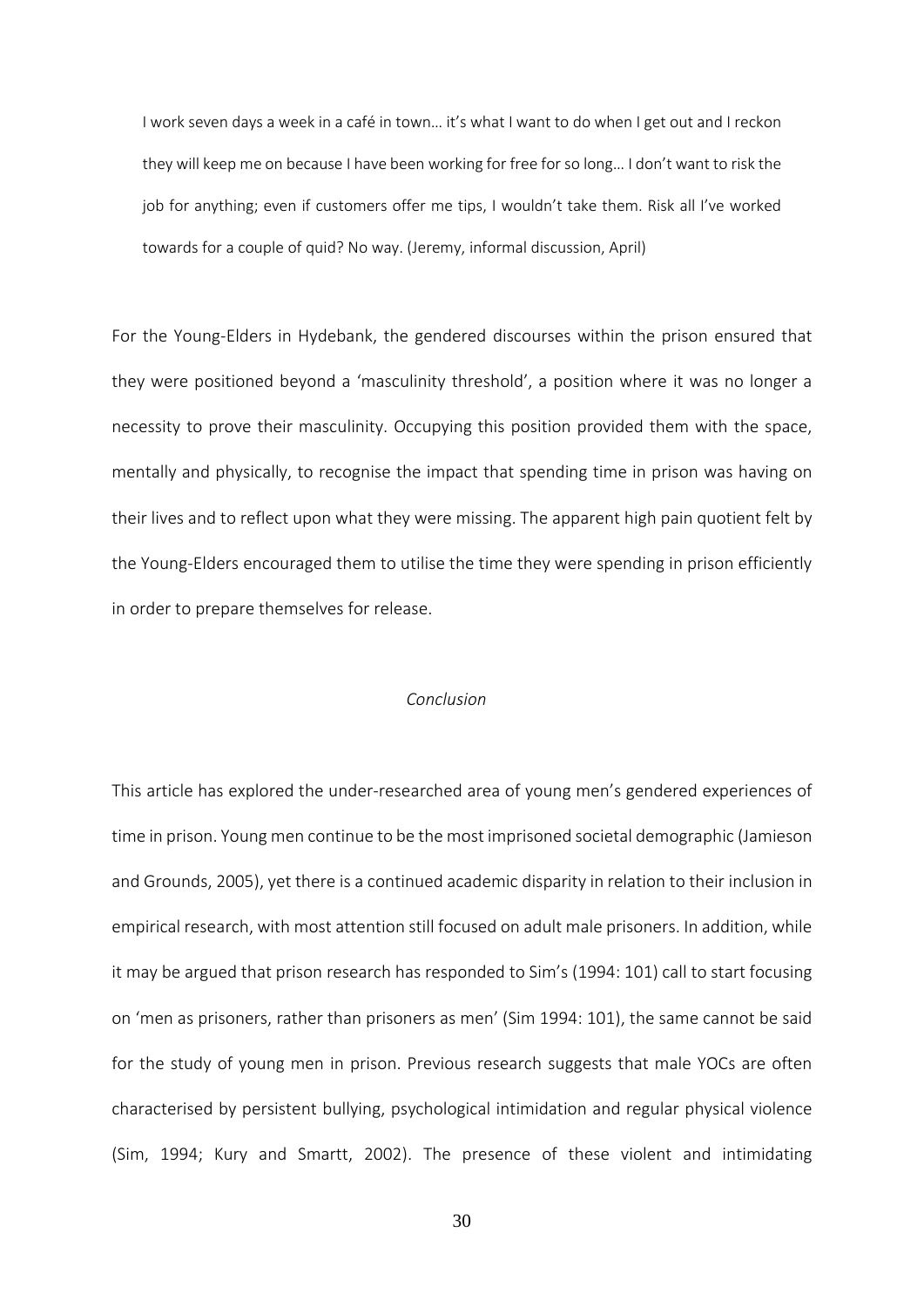masculinities in YOCs contributes to an environment that places extreme emphasis on everyday decisions and behaviours, consequently resulting in 'lives controlled and bodies and minds sometimes broken and destroyed' (Sim, 1994: 103). The intersection of these age- and gender-related issues with time for young men in Hydebank was abundantly transparent, given that coping with their 'whack' of time and securing a form of masculine credibility was essential to prison survival.

For those young men who could cope with time in prison during periods without electricity, 'smoking the electric' had a high communicative value. It heightened their personal capabilities of coping with unstructured time in prison and displayed the self relative to others. It was notable that the young men who were required to engage in regular 'masculinity tests' were located within the intermediary section of a masculine contestation scale: with male rape victims located below the minimum threshold point, and those men no longer required to prove their masculinity located above the maximum threshold. Through the gendered discourses of the young men in Hydebank, it was evident that due to offence seriousness and time served, the Young-Elders secured their masculine status and were located beyond a masculinity threshold.

The discussion of this group of prisoners within Hydebank serves to further the discussion within the literature on young masculinities in prisons. Through the discussion of the Young-Elders, it is evident that the gender order within young men in prisons is more complex than the hegemonic framework suggests. Within the Hydebank context, it was clear that the idealised, or hegemonic, expression was not solely juxtaposed to subordinated masculinities, but instead – in terms of respect provided from the wider prisoner group – the Young-Elders rivalled it. Through the nature of the crimes they had committed and the time

31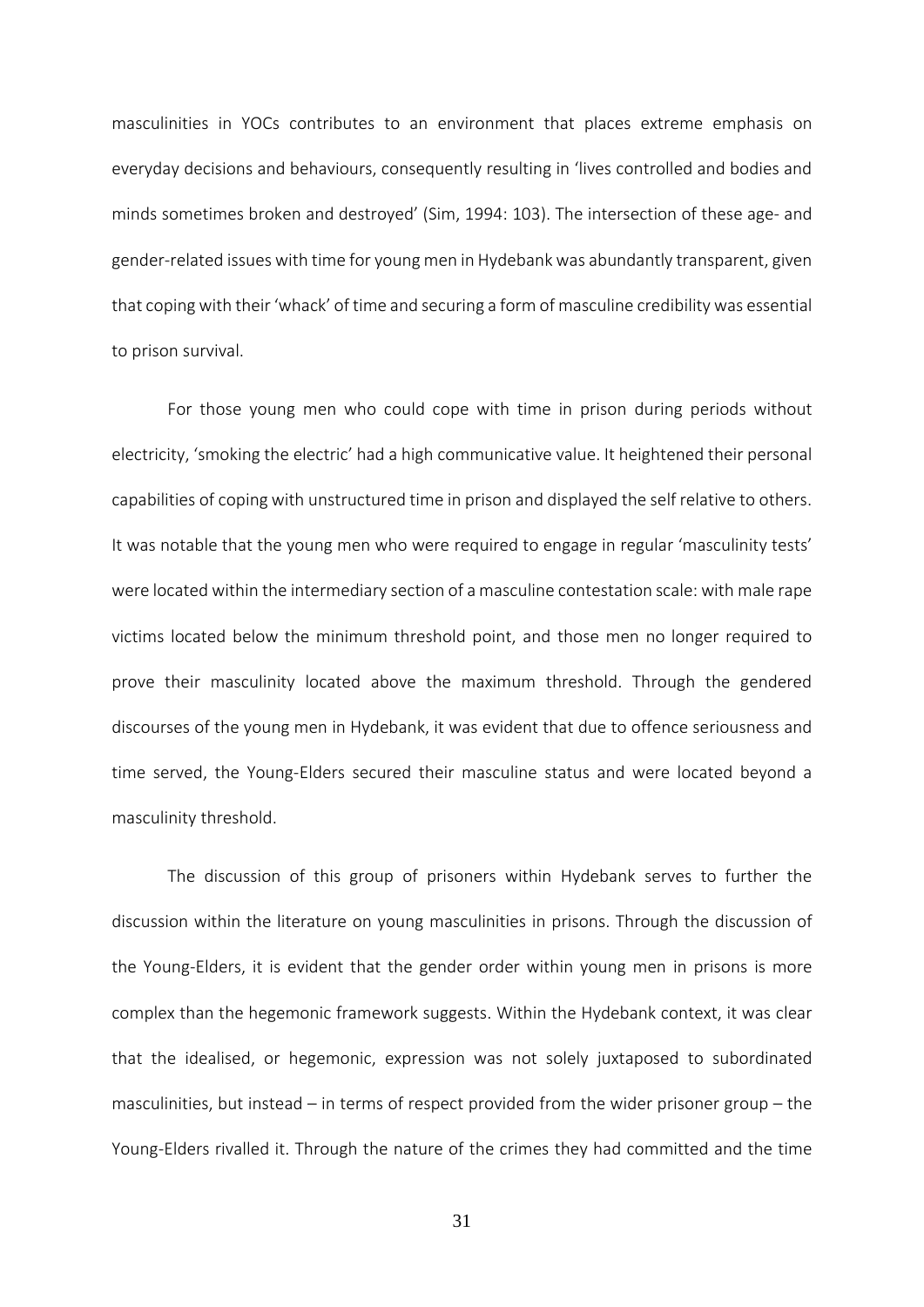they had spent in prison their masculinity was revered. Furthermore, in relation to youth masculinities in prison, the existence of the Young-Elders highlights that alternative expressions of masculinity, which do not conform to the common hegemonic prison ideology, can be respected amongst groups of men. This provides the foundations of knowledge for challenging gendered discourses in prison that idealise the characteristics of dominance, violence and dismissal of emotion. It provides an insight into how prison regimes can create spaces for young men to inhabit expressions of alternative masculinity, relatively free from stigmatisation.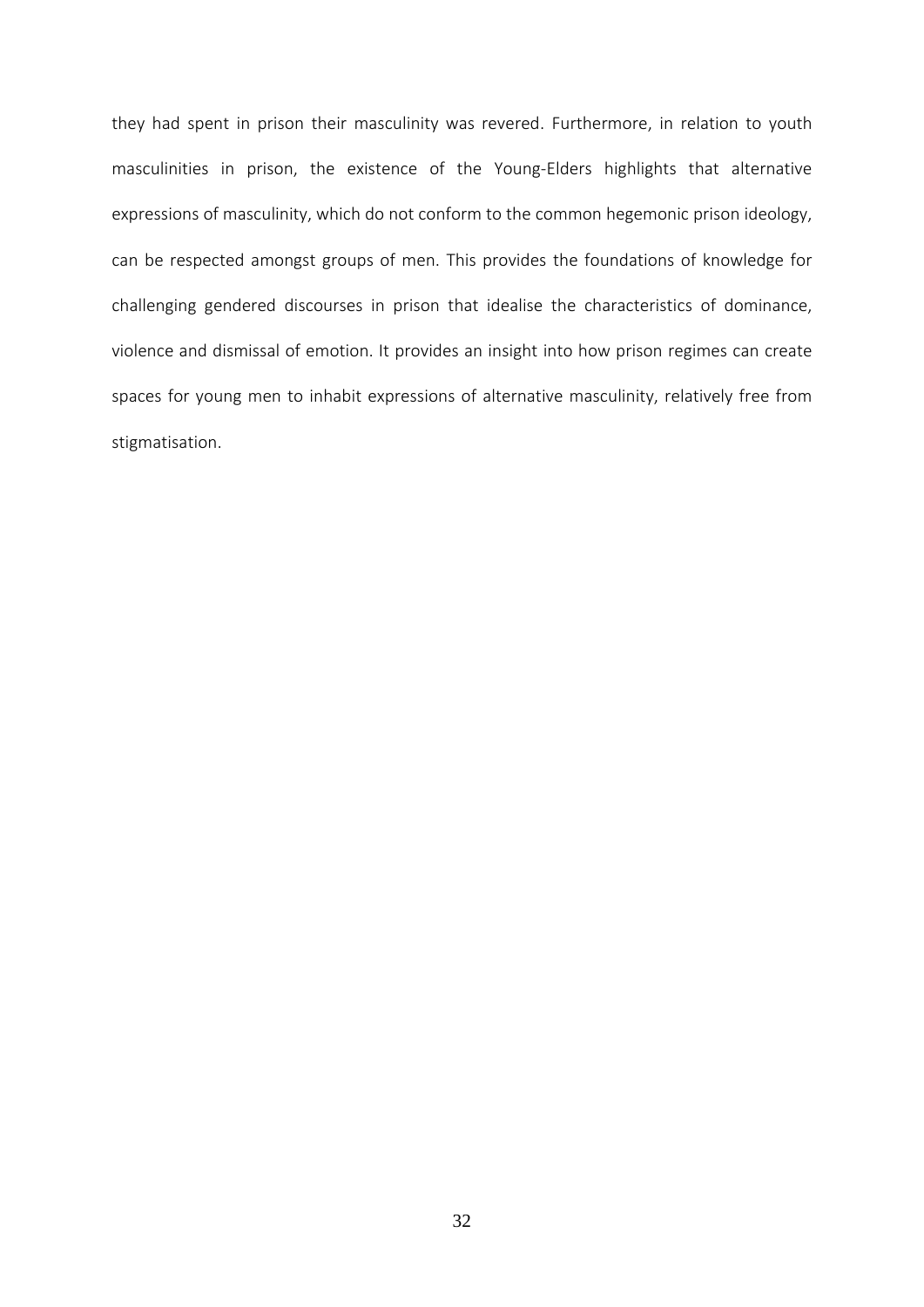# Acknowledgements

I would like to thank Dr Linda Moore, Dr Ben Crewe and Dr Fidelma Ashe for their comments on the earlier versions of this article. My thanks also go to the anonymous reviewers for their insightful remarks and suggestions.

# Declaration of Conflicting Interests

The author(s) declared no potential conflicts of interest with respect to the research, authorship, and/or publication of this article.

# Funding

The author(s) disclosed receipt of the following financial support for the research, authorship, and/ or publication of this article: This work was supported by the Department for Employment and Learning's Research Scholarship.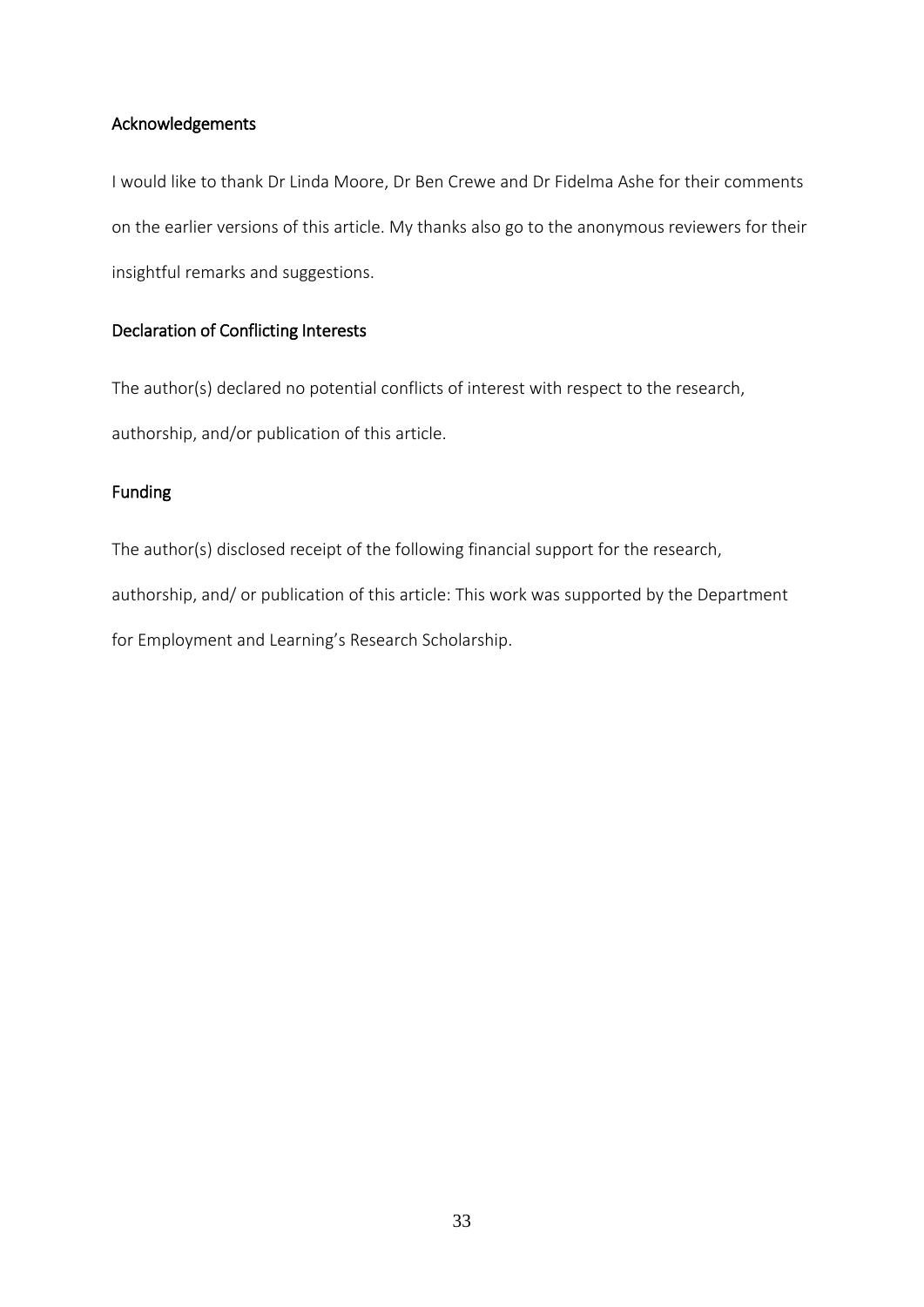## Bibliography:

Abrams LS, Anderson-Nathe B and Aguilar J (2008) Constructing masculinities in juvenile corrections. *Men and Masculinities* 11(1): 22-41.

Anderson E (2009) *Inclusive Masculinity: The changing nature of masculinities*. London: Routledge.

Anderson E (2012) Shifting masculinities in Anglo-American countries. *Masculinities and Social Change* 1(1): 40-60.

Bandyopadhyay M (2006) Competing masculinitiesin a prison. *Men and Masculinities* 9(2): 186- 203.

Beasley C (2008) Rethinking hegemonic masculinity in a globalizing world. *Men and Masculinities* 11(1): 86-103.

Bengtsson TT (2016) Performing hypermasculinity: Experiences with confined young offenders. *Men and Masculinities* 19(4): 410-428.

Butler J (1990) *Gender trouble. Feminism and the Subversion of Identity.* New York: Routledge.

Butler J (2000) *Gender and Agency – Reconfiguring the Subject in Feminist and Social Theory.* New York: Routledge.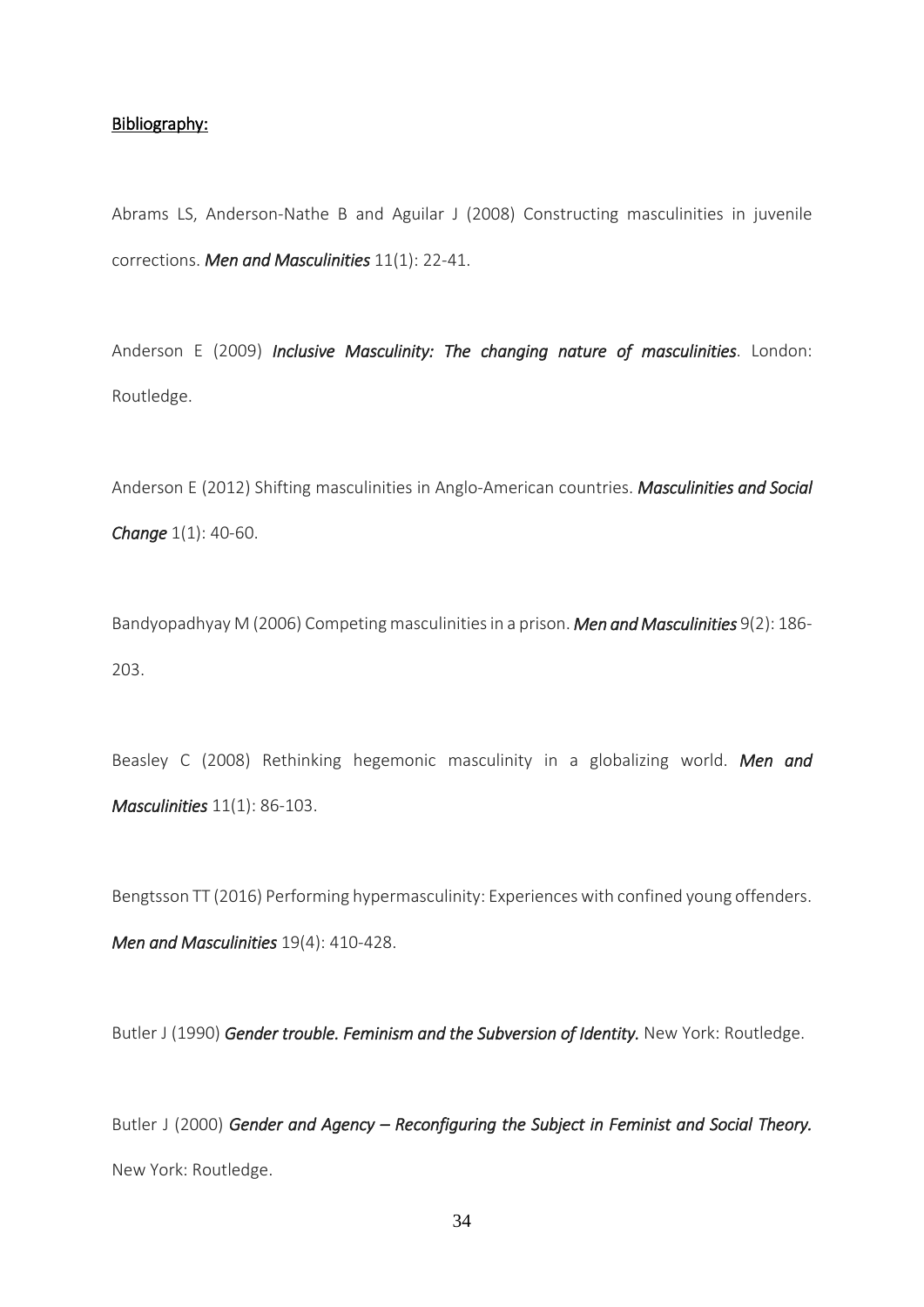Butler M (2017) *The NI Prison Reform Programme.* Belfast: NI Assembly.

Cohen S and Taylor L (1972) *Psychological Survival.* New York: Pantheon.

Connell RW (1987) *Gender and Power.* Cambridge: Polity.

Connell RW (2005) *Masculinities* (2nd ed). Berkeley: University of California Press.

Cope N (2003) 'It's no time or high time': Young offenders' experiences of time and drug use in prison. *The Howard Journal of Crime and Justice* 42(2): 158-175.

CJINI (2013) *Report on an Announced Inspection of Hydebank Wood Young Offenders Centre.* Belfast: CJINI.

CJINI (2016) *Report on an Unannounced Inspection of Hydebank Wood Secure College.* Belfast: CJINI.

Crewe B (2009) *The Prisoner Society: Power, adaptation and social life in an English prison.* Oxford: Oxford University Press.

Crewe B (2014) Not looking hard enough: Masculinity, emotion, and prison research. *Qualitative Inquiry* 20(4): 392-403.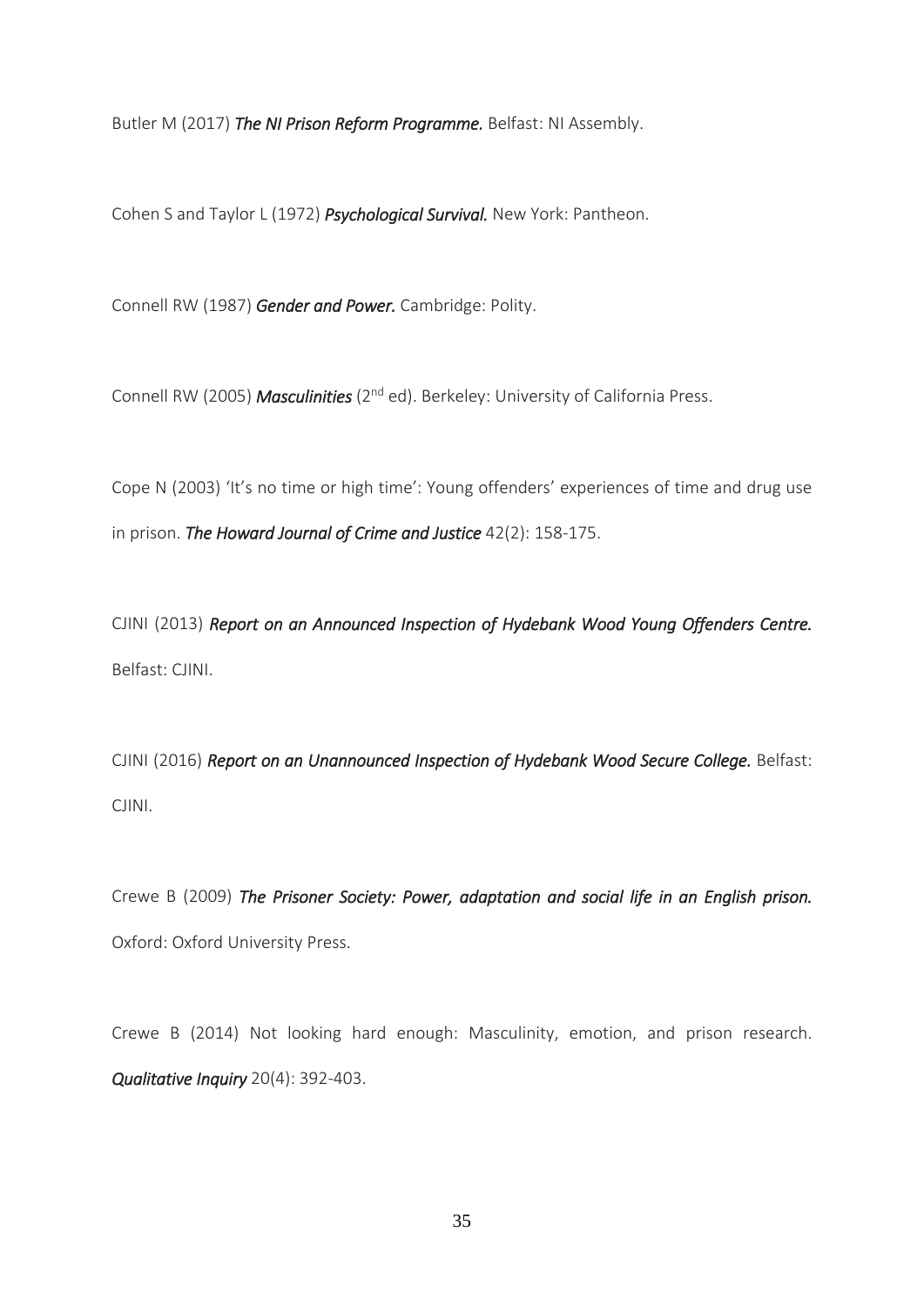Crewe B, Hulley S and Wright S (2017) Swimming with the tide: Adapting to long-term imprisonment. *Justice Quarterly* 34(3): 517-541.

Daly K (1996) *Families and Time.* Thousand Oaks: SAGE.

Davis K (1990) *Women, Time and the Weaving of the Strands of Everyday Life.* Aldershot: Avebury.

Denton B (2001) *Dealing: Women in the drug economy.* Sydney: University of New South Wales Press.

Donaldson M (1993) What is hegemonic masculinity? *Theory and Society* 22(5): 643-657.

Evans T (2018) Exploring masculinity construction, subject positioning and the relationship with Dad. In: Maycock M and Hunt K (eds) *New Perspectives on Prison Masculinities.* London: Palgrave Macmillan.

Farber M (1944) Suffering and the time perspective of the prisoner. In: Lewin K, Meyers C, Kalhorn J, Farber M and French J (eds) *Authority and Frustration.* Iowa City: University of Iowa Press.

Foucault M (1977) *Discipline and Punish.* New York: Pantheon.

Gambetta D (2011) *Codes of the Underworld.* Princetown: Princeton University Press.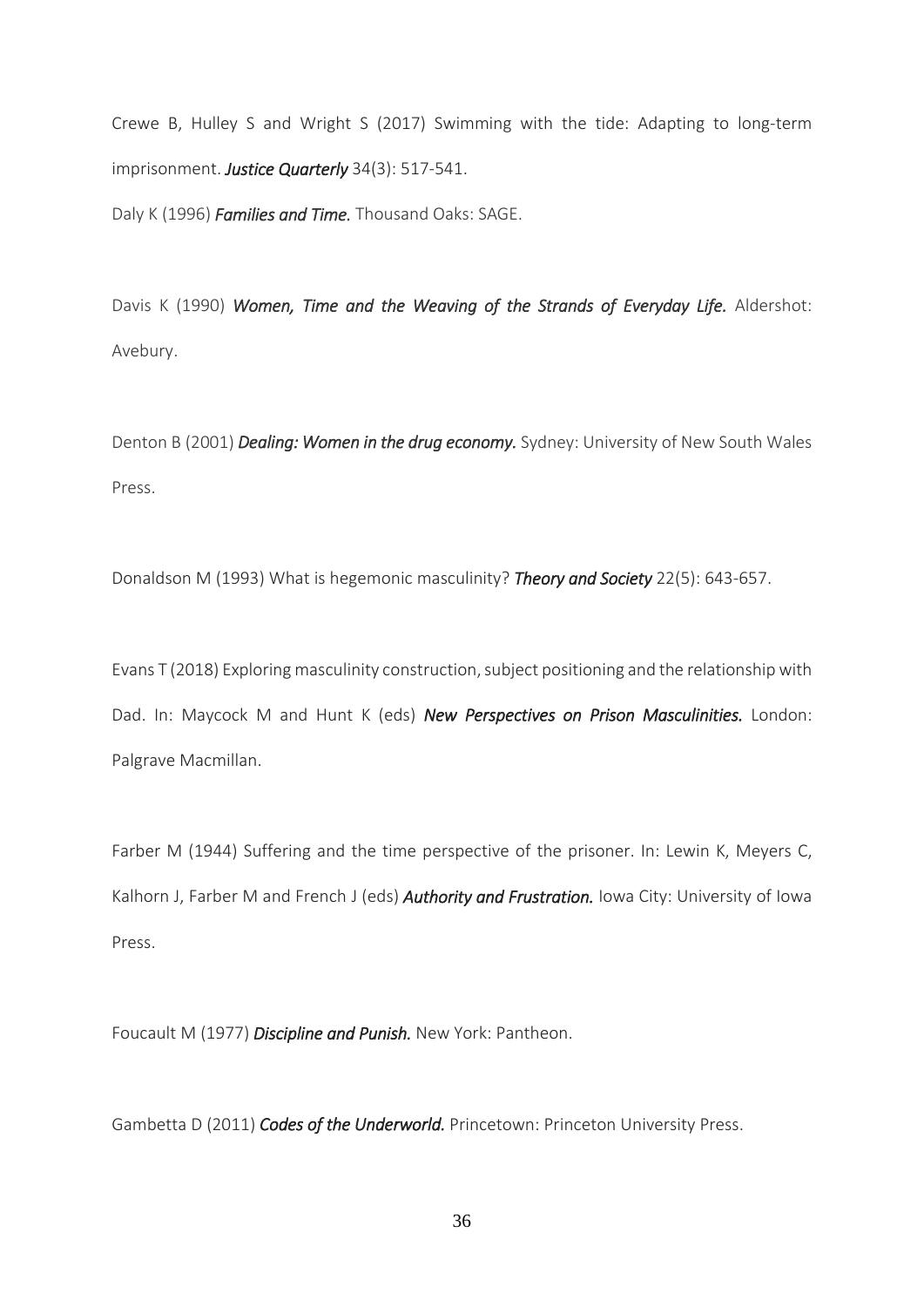Gear S (2007) Behind the bars of masculinity: male rape and homophobia in and about South African men's prisons. *Sexualities* 10(2): 209-227.

Giddens A (1981) Agency, institution, and time-space analysis. In: Knorr-Cetina K and Cicourel AV (eds) *Advances in Social Theory and Methodology.* London: Routledge.

Goffman E (1961) *Asylums.* Harmondsworth: Penguin.

Hearn J (2004) From hegemonic masculinity to the hegemony of men. *Feminist Theory* 5(1): 49-72.

Jamieson R and Grounds A (2005) Release and adjustment: Perspectives from studies of wrongly convicted and politically motivated prisoners. In: Liebling A and Maruna S (eds) *The Effects of Imprisonment.* Cullompton: Willan.

Kimmel M (2008) *Guyland.* New York: Harper Collins.

Kury H and Smartt U (2002) Prisoner-on-prisoner violence: Victimization of young offenders in prison. *Criminal Justice* 2(4): 411-437.

Laz C (2003) Age embodied. *Journal of Aging Studies* 17(4), 503-519.

Lutze FE (2002) Conscience and convenience in boot camp prison: An opportunity for success.

*Journal of Forensic Psychology Practice* 2(4): 71-81.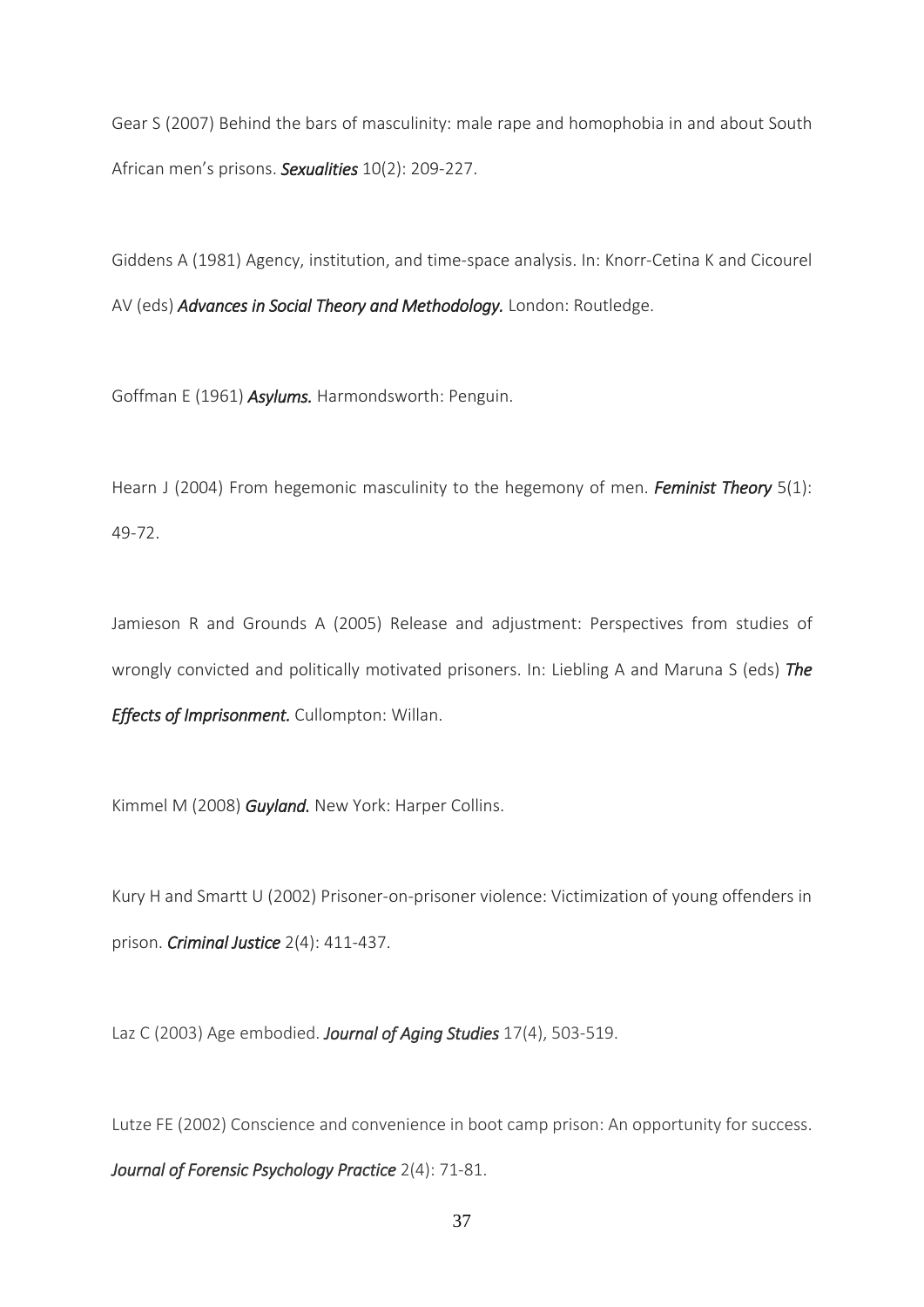Lutze FE and Murphy DW (1999) Ultramasculine prison environments and inmates' adjustment: It's time to move beyond the 'boys will be boys' paradigm'. **Justice Quarterly** 16(4): 709-733.

Maines DR and Hardesty MJ (1987) Temporality and gender: Young adults' career and family plans. *Social Forces* 66(1): 102–120.

Maycock M (2018) 'They're All Up in the Gym and All That, Tops Off, Fake Tan.' Embodied Masculinities, Bodywork and Resistance Within Two British Prisons. In: Maycock M and Hunt K (eds) *New Perspectives on Prison Masculinities.* London: Palgrave Macmillan.

McCormack M (2012) *The Declining Significance of Homophobia.* Oxford: Oxford University Press.

Medlicott D (1999) Surviving in the time machine: Suicidal prisoners and the pains of prison time. *Time and Society* 8(2): 211-230.

Messerschmidt JW (1993) *Masculinities and Crime: Critique and reconceptualization of theory.* Lanham: Rowman and Littlefield.

Morey M and Crewe B (2018) Work, intimacy and prisoner masculinities. In: Maycock M and Hunt K (eds) *New Perspectives on Prison Masculinities.* London: Palgrave Macmillan.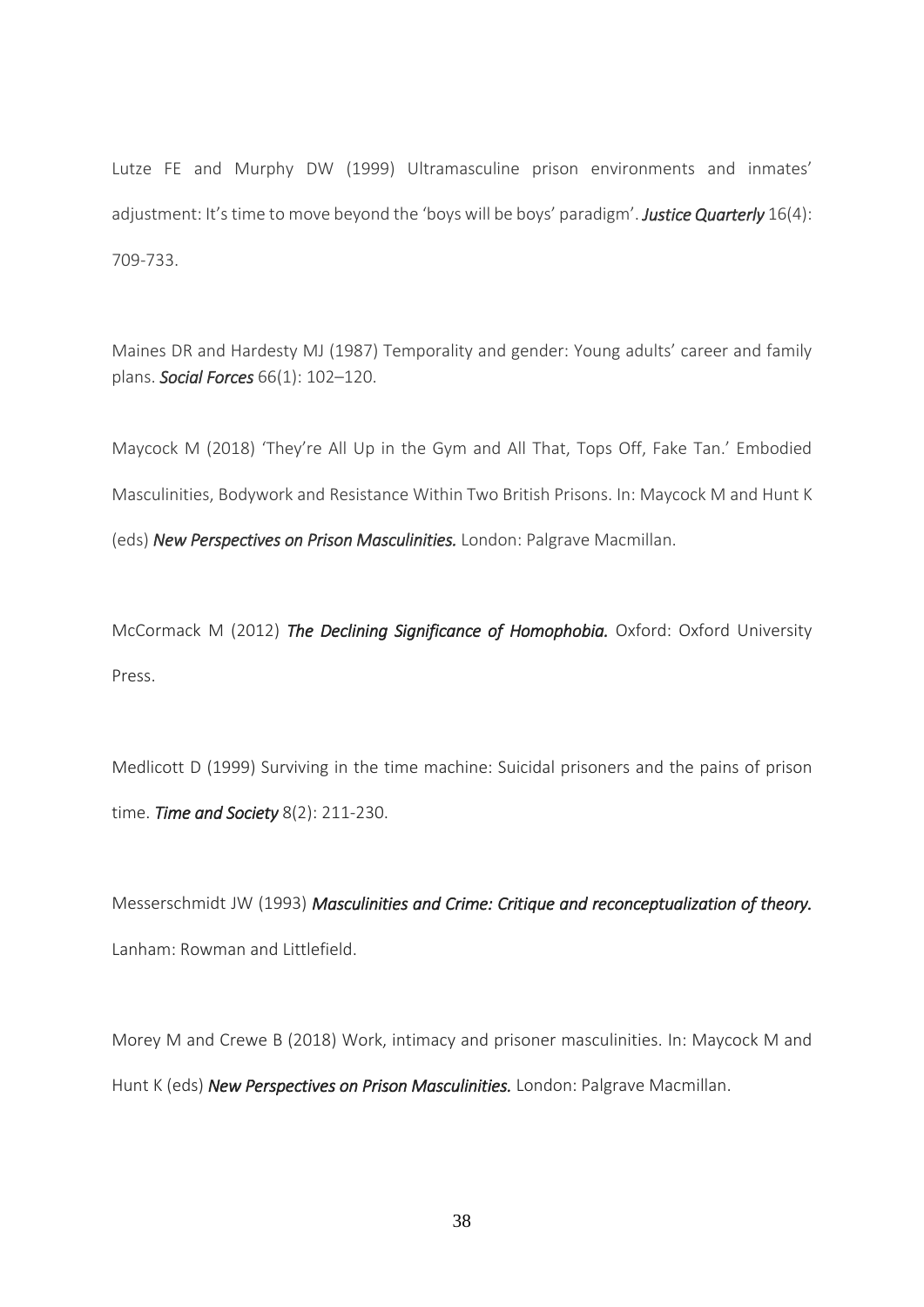Newton C (1994) Gender theory and prison sociology: Using theories of masculinities to interpret the sociology of prisons for men. *Howard Journal of Crime and Justice* 33(3): 193-202.

Odih P (1999) Gendered time in the age of deconstruction. *Time and Society* 8(1): 9-38.

O'Donnell I (2004) Prison rape in context. *British Journal of Criminology* 44(2): 241-255.

O'Donnell I (2014) *Prisoners, Solitude, and Time.* Oxford: Oxford University Press.

PRT (2011) *Review of the NIPS*. Belfast: PRT.

Peristiany JG (1965) *Honour and Shame: The values of Mediterranean society.* London: Weidenfeld and Nicholson.

Ricciardelli R, Maier K and Hannah-Moffat K (2015) Strategic masculinities: Vulnerabilities, risk and the production of prison masculinities. *Theoretical Criminology* 19(4): 491-513.

Robb M (2007) Gender. In: Kehily J (ed) *Understanding Youth.* London: SAGE.

Sabo DF, Kupers TA and London WJ (2001) *Prison Masculinities.* Philadelphia: Temple University Press.

Scraton P, Sim J and Skidmore P (1991) *Prisons Under Protest.* Milton Keynes: Open University Press.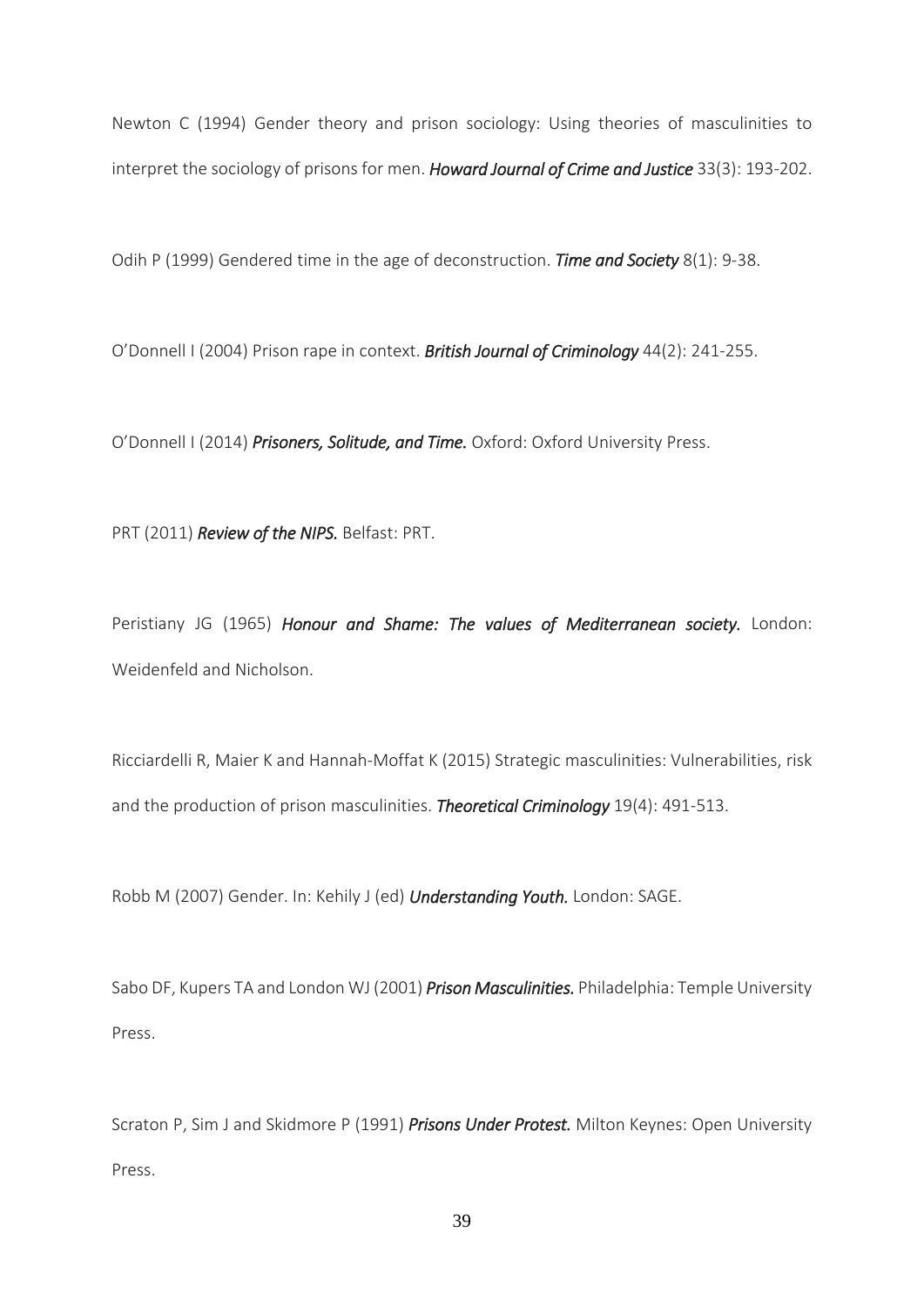Shirani F and Henwood K (2011) Taking one day at a time: Temporal experiences in the context of unexpected life course transitions. *Time and Society* 20(1): 49-68.

Shover N (1985) *Aging Criminals.* Beverly Hills: SAGE.

Sim J (1994) Tougher than the rest. In: Newburn T and Stanko EA (eds) *Just Boys Doing Business.* London: Routledge.

Sloan JA (2016) *Masculinities and the Adult Male Prison Experience.* Basingstoke: Palgrave Macmillan.

Sunderland J (2004) *Gendered Discourses.* Basingstoke: Palgrave Macmillan.

Sykes GM (1958) *The Society of Captives.* Princeton: Princeton University Press.

Thompson EP (1967) Time, work-discipline and industrial capitalism. *Past and Present* 38(1): 51-68.

Toch H (1998) Hypermasculinity of and prison violence. In: Bowker LH (ed.) *Masculinities and Violence.* London: SAGE.

Wahidin A (2006) Time and the prison experience. *Sociological Research Online* 11(1): 1-10.